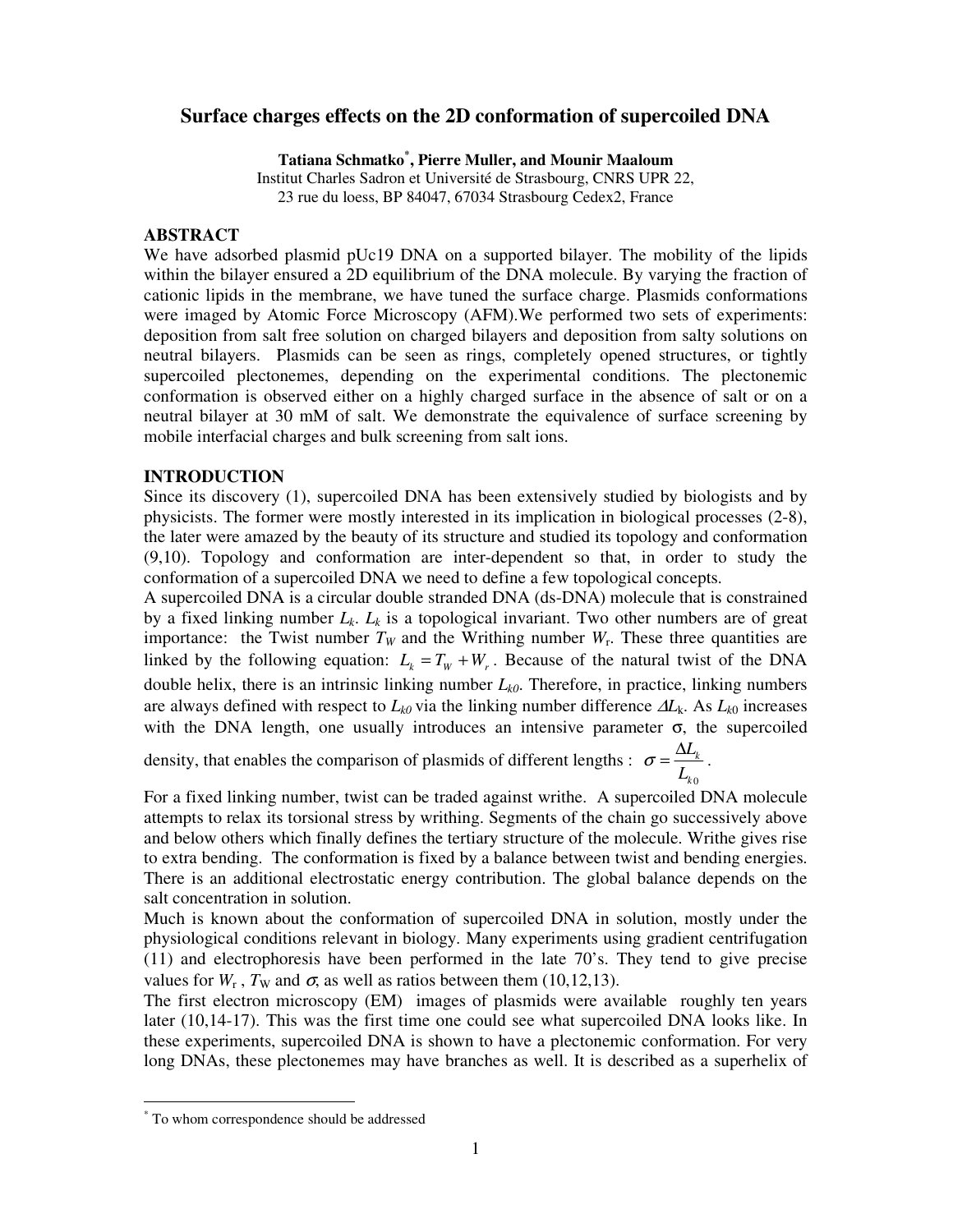radius *r*. The number of crossings of one strand above or below the other is *n*.  $W_r = n \sin \alpha$ , where  $\alpha$  is the angle between the tangent to one helix and the plane perpendicular to the superhelix axis. One of the works of reference is by Boles et al (10). It shows perfectly regular plectonemes with a particularly well defined superhelix radius. In this study the authors measured *n*, *r* and  $W_r$  precisely and compared their results with those obtained from solution measurements. These observations were confirmed by molecular simulations (18-24) so that all experiments performed later refer to this work.

AFM data arrived later (25-35). They systematically show loosely interwound conformations. The observed conformations are much less regular than those seen in EM. Small variations were observed from experiments to experiments, and sometimes the results were discarded because they did not show plectonemic conformations.

In 2002 Zhakharova et al (36) performed small angle neutron scattering on supercoiled DNA. Their results are in agreement with pioneering EM work. For instance, they obtained in 50 mM NaCl an opening angle α of 50° and a superhelix radius *r* of 10nm. Surprisingly the superhelix radius distribution was rather large  $(± 4 nm)$  in comparison with EM measurements. This cannot be attributed to the precision of the measurement as the resolution of neutron scattering is much better than 4 nm. These results could then go in favor of the AFM loose conformations as well. Neutron or XR scattering do not perturb the molecule and can be trustfully considered, but it is rather difficult to transpose the results to real space. On the other hand, real space experiments like AFM and TEM require the deposition of the molecule at the surface, whose effect on the conformation is often underestimated. People are aware of the influence of the surface, but it is often neglected. In fact it is an important issue. One might think that the problem of surface effects was solved with the appearance of cryo-EM which is surely, a real improvement in this direction (7,37). With cryo-EM, the sample solution is frozen and micro sliced before imaging, such as we may think that the observed conformation is the real 3D conformation. The results obtained with cryo-EM were by many aspects comparable to those from pioneering TEM work. For example the idea of a perfectly regular 3D, plectonemic conformation was reinforced.

 Nonetheless, cryo-EM can bring surface artifacts as well. Sample preparation is very subtle and small volumes are required. Because the sample thickness is often of the same order of magnitude as the radius of gyration of the molecule, confinement may occur before freezing at the air/ water interface (37). At large ionic strength, cryo-EM also showed strong deviations from solution measurements; unexpectedly, the gyration radius of the molecule was seen to increase with the salt concentration  $(14)$   $(17)$ .

This discrepancy was attributed to a quenching of the conformation at very low temperature. Indeed, the native twist of the DNA molecule should increase when the temperature is decreased. Simulations at  $-50^{\circ}$ C have confirmed this assumption (38).

Our goal in this article is to understand the influence of surface charges when supercoiled DNA is confined in 2D, and to help rationalize seemingly conflicting observations reported in the literature. The physics of the problem is complex. There is entropy loss consecutive to DNA adsorption, entropy gain consecutive to counter-ions release, and various electrostatic interactions. For constrained cyclic DNA, supercoiling introduces an extra level of complexity. All these aspects enter the description with different importance depending on the quantity of salt in solution. Vologodski and Cozzarelli (39) performed simulations in order to elucidate the influence of the surface on the conformation of supercoiled DNA. This work only considered non equilibrium immobilization*.* Later on, Velichko and coworkers (40) did molecular simulations on supercoiled semi flexible polymers and reported writhe gain when the macromolecule was adsorbed on a surface. The model used to describe the supercoiled macromolecule was a freely-joined chain with non-charged segments. Their study thus only took into account the entropic aspect and their conclusions are not directly applicable to DNA.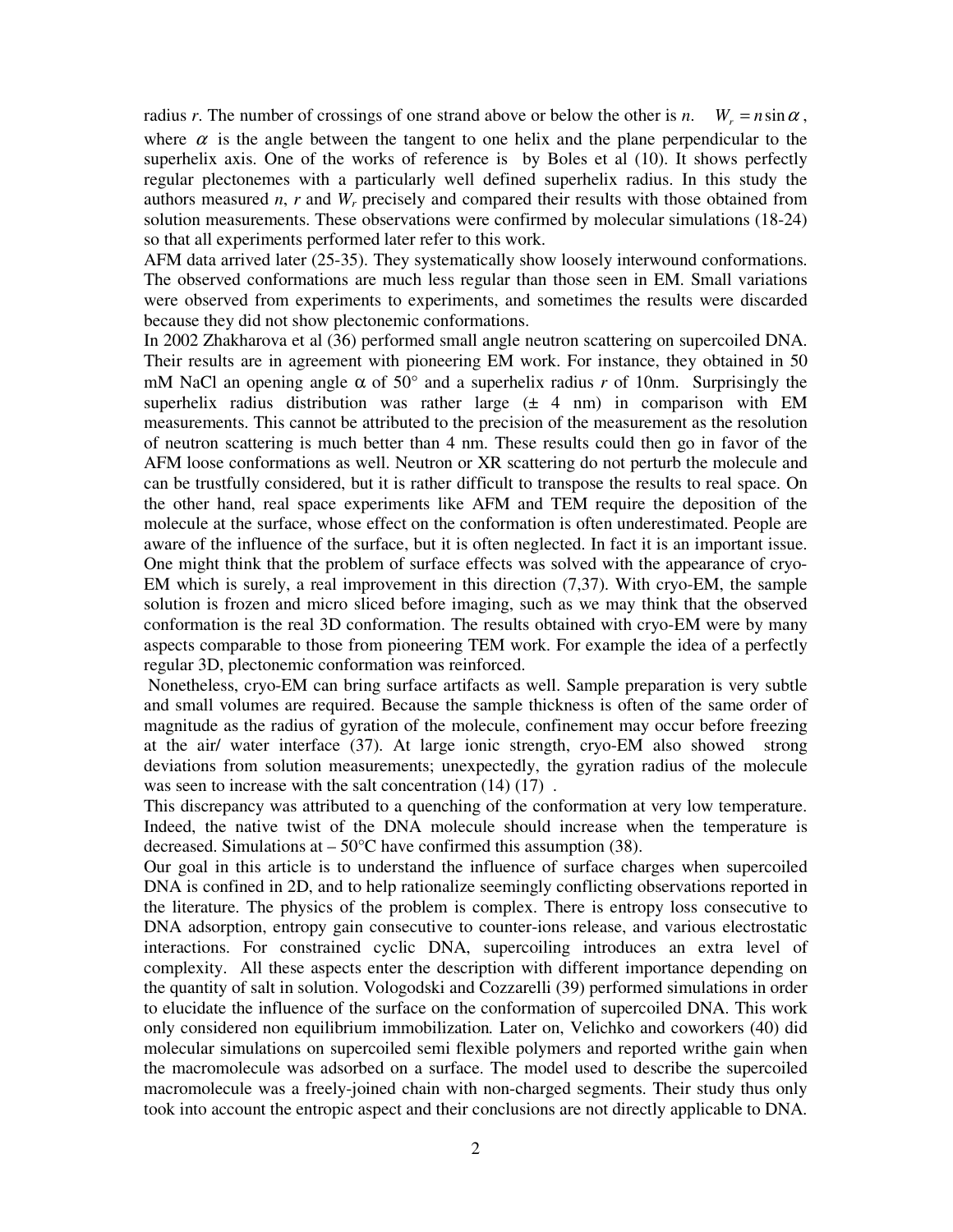In a more recent Monte Carlo simulation, Fujimoto and Schurr (41) used a model previously validated with supercoiled DNA in solution. They added a surface potential to mimic the 2D immobilization of the molecule. Our own experiments will turn out to be quite close to their simulation results at equilibrium. The authors compared their computation with the AFM results from Lyubchenko and Shlyakhtenko (29) even though neither the surface charge of the amino- modified mica, nor the plasmid supercoiled density, were known. Their results did not perfectly match the experiments. They do coincide with the AFM data at 161 mM salt and show that after surface immobilization, the DNA molecule seems to rearrange in a linear fashion. At 10 mM however, they show plectonemic conformations, while experiments were reporting quite open conformations, with multiple strands crossing nearly at the same point. The authors assumed that the unusual multi-arm conformations reported in AFM might be due to irregularities of the surface used for DNA fixing, or local higher charge densities.

Starting from this statement, Bussiek and Langowsky (33) performed AFM experiments where the DNA was deposited on polylysine films. The polymer density was varied. Testing linear DNA with the model from Rivetti et al (42) on their surfaces, they showed that for high polylysine densities, DNA was immediately stuck and remained in a conformation that is a projection of the full 3D conformation. For plasmids of the same length they observed conformations that were irregular and frozen. For low polylysine densities, the linear DNAs reached an equilibrated 2D conformation and plasmids were observed with plectonemic conformations. They concluded that the plectonemes were the result of a 2D equilibrium conformation and that open or multi-arm or many crossing conformations were the result of a 3D freezing.

This work is a good starting point toward the understanding of surface induced conformations, although electrostatics is not taken into account*.* Surface charges were only considered as an adhesion promoter.

In the present article we present AFM experiments performed on surfaces with known surface charge densities. By adsorbing DNA on lipid bilayers whose composition was a mixture of cationic lipids and zwitterionic phospholipids, we have varied the surface charge quantitatively. Furthermore, lipids are mobile within a membrane which ensures that DNA molecules are not frozen and conformations should be equilibrated in 2D. The lipids diffusion coefficient has been measured by Fluorescence Recovery After Patterned Photobleaching FRAPP (43). Our membranes are in the gel phase where the dynamics are 1000 times slower than in the fluid phase, but still fast enough to allow small segments of the DNA chain to move and rearrange at the surface. Thus, we can study the influence of the charge density without risks of freezing the conformations. To our knowledge this is the first time that charged lipid membranes have been used to observe supercoiled DNA conformations by AFM. In contrast to mica, a membrane is a soft, elastic substrate for the deposition of DNA. It allows the molecule to rearrange without denaturation. On mica, in the presence of divalent cations, the location of the surface charges is constrained by the crystal lattice. On membranes, charges are fairly mobile.

We study the influence of the surface charge density on the conformation of supercoiled DNA. We observe various 2D equilibrium conformations: plectonemic conformations as well as open conformations or loose conformations with only a few crossings. This only depends on the amount of charges around the molecule, either in volume or at the surface. We show that in a similar manner to salt in bulk, surface charges screen the charge on the DNA backbone resulting in an evolution of supercoiled DNA conformations to more regular and more writhed when surface charge is increased. We compare the efficiency of surface screening and bulk screening (from salt), using two sets of experiments.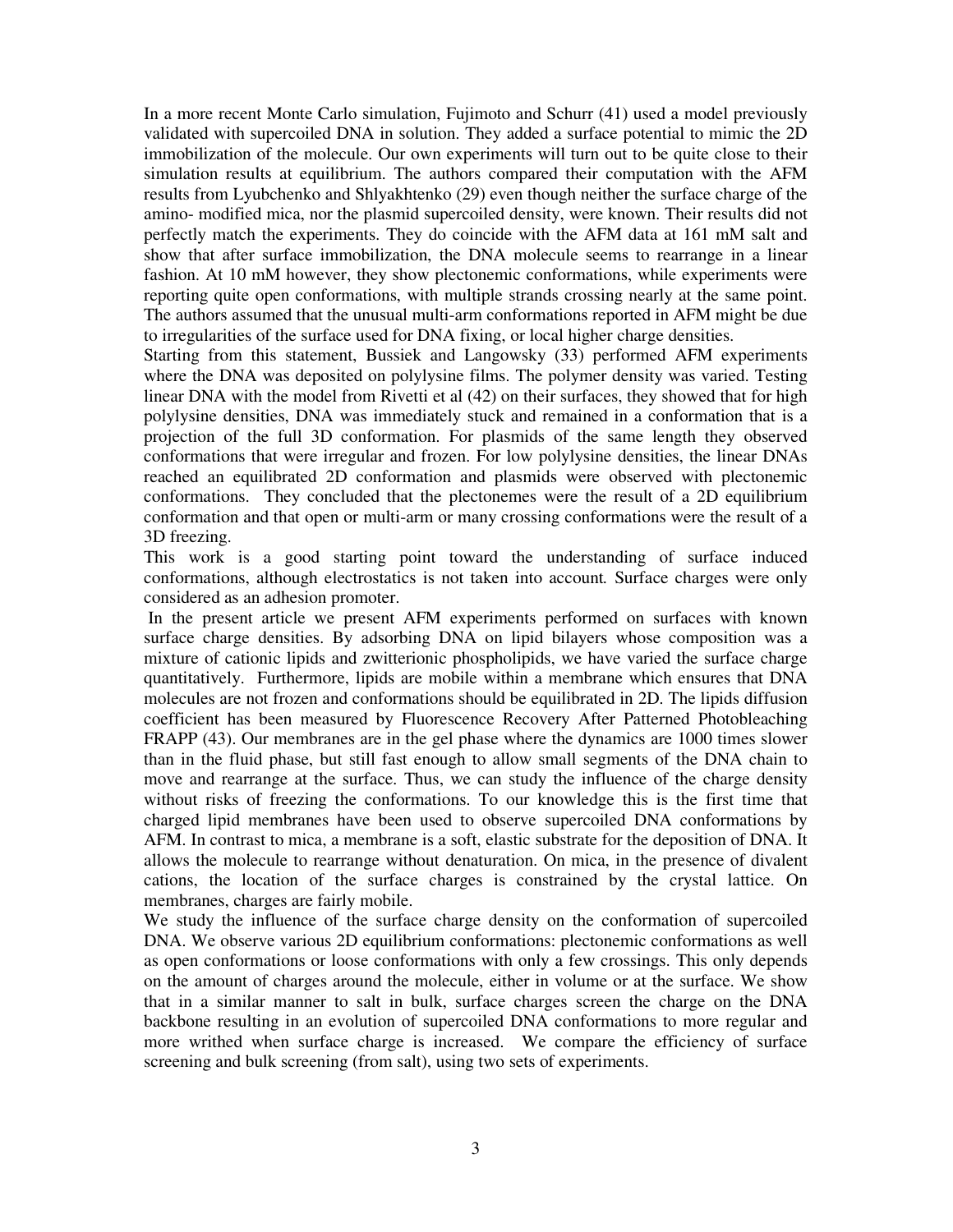# **MATERIALS AND METHODS**

# **AFM**

All experiments were performed in tapping mode in the liquid cell of a multimode AFM connected to a nanoscope III controller (Bruker, Santa Barbara). The cantilevers were TAP75 from "Nano and more". To image DNA, a very gentle force was applied. By using small attenuations of the working amplitude we prevent deformation or degradation of the molecule by the tip.

# **Substrate**

Because of its atomic smoothness, mica was chosen for the bare substrate. However, it is negatively charged, therefore it needs to be modified to promote DNA adhesion. To bridge the macromolecule and the mica, we have chosen charged supported lipid bilayers as a substrate. These model membranes are formed by vesicle fusion on mica (44). By adjusting the ratio between a positively charge lipid and a neutral phospholipid, and assuming that the proportion of charges within the bilayer is the same as within the vesicle solution, we can vary the surface charge. Liposomes of diameter 30 nm on average, as determined by dynamic light scattering, are formed by tip sonication of a solution of the desired lipids mixture diluted in water (0.24 mg/mL) or buffer with the same salt concentration used while imaging. The two lipids chosen are Di-Palmytoyl-Trimethyl-Amonium-Propane (DPTAP), and Di-Palmytoyl-Phosphatidyl-Choline (DPPC). They only differ by their polar head, and no phase separation is expected within the bilayer. Their fluid and gel transitions are respectively 41 and 46°C, therefore we heated up the vesicle solution during sonication, slightly above the fluid gel transition. The hot solution was injected immediately after sonication into the fluid cell of the AFM. When vesicles break on the cold mica, they form instantaneously a bilayer in the gel phase. The membrane was rinsed with 3 mL water or buffer. The obtained supported bilayers are particularly smooth, even smoother than the bare substrate because they partially absorb the corrugation of the mica. However, due to the mechanism of formation of the bilayer, i.e. small domains nucleating and growing, frontiers of domains and sometimes small holes showing the bare mica are clearly visible on the AFM images.

# **DNA**

The DNA used for this study is supercoiled pUc19 2686 base pairs from New England Biolabs (NEB). It was aliquoted as received (1mg/mL in10mM Tris buffer), without any further purification. This supercoiled DNA appears to be particularly pure of broken or relaxed circles. The manufacturer gives a specification of at least 90% of the DNA in the supercoiled form but agarose gel electrophoresis (1%) performed on several batches in presence of ethidium bromide showed only one bright spot indicating that apparently no relaxed, linear DNA or other sizes of supercoiled DNA were present. 1 µg was unfrozen a few minutes before each experiment and diluted in ultra-pure milliQ water (resistivity 18.2 MΩ.cm) or in buffer solutions to reach a final concentration of 1µg/mL. The DNA dilution was injected into the AFM fluid cell (400 $\mu$ L) and allowed to adsorb gently on the membrane. Imaging of the conformation of the DNA was performed immediately after. To assess the exact linking number of our DNA, we performed 1D agarose gel  $(1.5\%$  w/w) electrophoresis in presence of chloroquine (2µg/mL) at 20V for 17h. Chloroquine is an intercalating agent inducing positive superturns and thus reducing negative supercoiling of DNA. An appropriate concentration allows a separation of the topoisomers (Fig. 1).

As a control, we injected at the same time relaxed pUc19 (one strand nicked with NtbspqI from NEB) and relaxed pUc19 that was afterward religated with T4 DNA ligase. Both restriction and ligation were done following the manufacturer protocol. The DNA was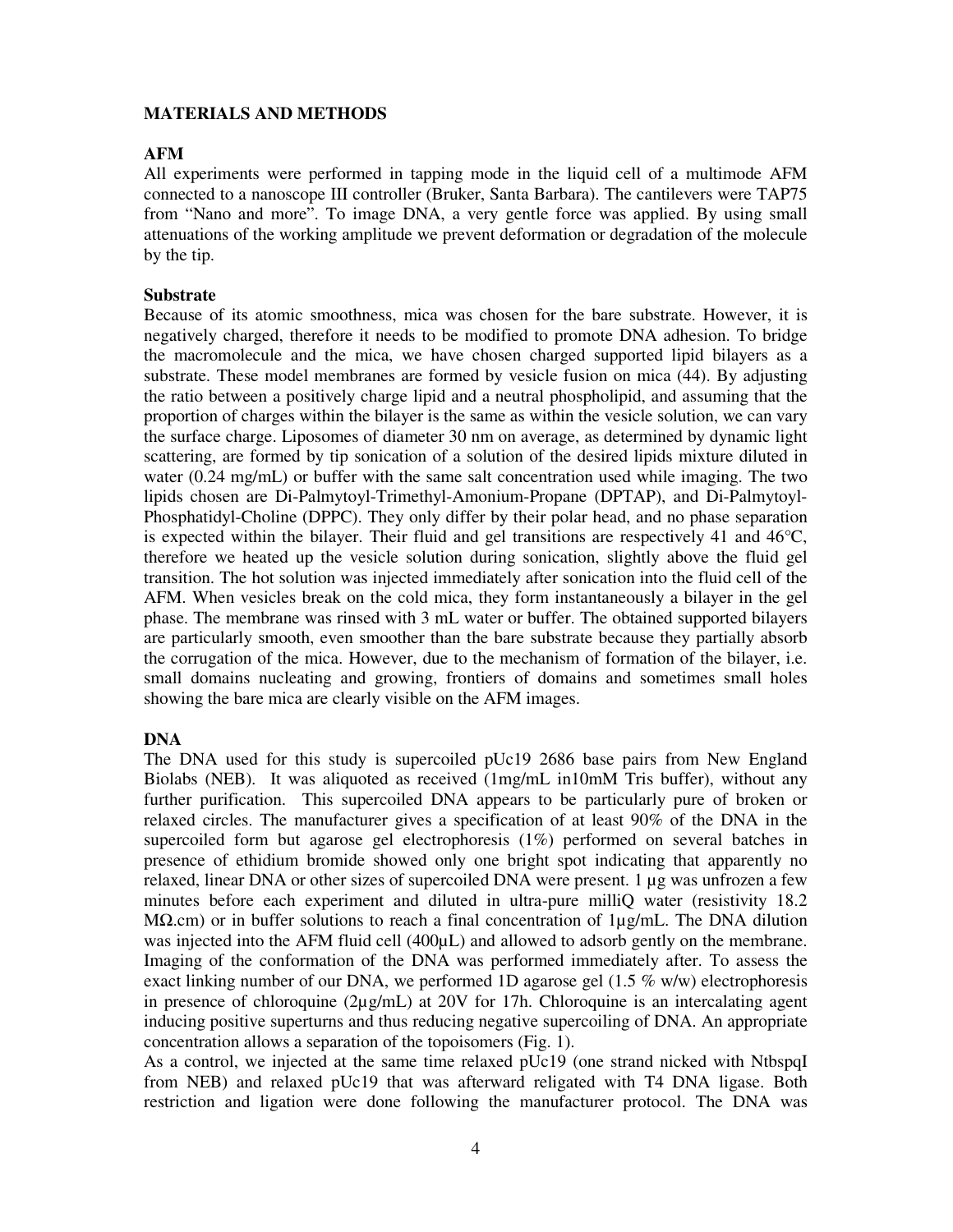purified using a Miniprep PCR purification kit (Qiagen) and resuspended in 10 mM Tris buffer at pH 7.5 before being run through the gel. The conformation of relaxed supercoiled DNA (one strand nicked) is not modified by the presence of chloroquine. As it is circular, its hydrodynamic radius is large and the migration on the gel is the slowest (lane 2). Relaxed DNA that has been religated is positively supercoiled and migrates the fastest (lane 1). The spot of the native pUc19 appears in between (lane 3). A line profile of lane3 is given on figure 1.B. Fitting the intensities with a skewed Gaussian curve gave on averaged,  $\Delta L_k = -7$ . This value is in agreement with the literature (36).

# **RESULTS AND DISCUSSION**

#### **Deposition of supercoiled DNA from pure water on charged membranes**

In a first set of experiments we have studied the conformation of supercoiled pUc19 that we allow to adsorb on lipid bilayers with surfaces charges ranging from 0% to 100%. As for surface charges, we refer to the DPTAP content of the bilayer which is the percentage of charged lipids. For the purpose of the experiment we get away from physiological conditions and dissolve our DNA in milliQ water. Working in salt free solution allows us to explore a much larger range of DNA-surface interactions. It is commonly assumed that DNA is not stable in pure water at room temperature (45) (46). But the kinetics of denaturation is still an issue. We used the hypochromism of DNA to determine the kinetics of denaturation of pUc19 DNA in the conditions of our AFM experiments (47). The absorbance of the solution at 260 nm was stable for more than twelve hours at RT. It increased rapidly and reached a plateau when heating the sample up to 80°C (See supplementary information fig. S1). This result clearly shows that the plasmid we used is stable enough at RT for the time of our AFM experiment but that it denatures very fast at 80°C. The fact that plasmids are supercoiled might also prevent a complete denaturation at large scale.

Typical conformations of supercoiled pUc 19 DNA in milliQ water are presented on Fig. 2. For each surface charge, we present a zoom on one single molecule, but all conformations within the population studied look relatively the same, with of course some variations.

On DPPC (fig 2A), whose surface is zwitterionic, plasmids adopt an open circular conformation. Plasmids bearing a negative charge and approaching a zwitterionic membrane, which has a very high dielectric contrast with water, should be repelled by their own image charge. As a consequence there must be some kind of compensating short range interaction that allows for adhesion. The origin of this short range attraction could come from the fact that the lipid dipole is pointing out of the membrane. In such a geometry pUc19 DNA with a <sup>∆</sup>*L*k of -7 is particularly constrained. Nicked circles also adopt the same open circular conformation on DPPC. However the circles are not nicked as confirmed by electrophoresis analysis. The same experiment performed with salt in solution gives rise to obvious writhing of the plasmid.

On DPPC-DPTAP mix bilayers, as seen on Fig 2B to 2E, writhing is the consequence of the surface charge evolution of the surface. For low surface charges, the plasmids adopt a relatively loose conformation, which tightens along with an increase of the surface charge density. The superhelix writhes more and more until it reaches the plectonemic conformation that was so often reported in the literature. In contrast relaxed pUc19 DNA stays perfectly open on charged surfaces as one can see on Fig. 3A.

All surface interactions are likely to be similar for the nicked circular DNA and for the native plasmid. Hence for closed circular DNA, the additional internal stress due to extra turns is responsible for writhing at high charge densities. From 10% up to 50% of surface charges, we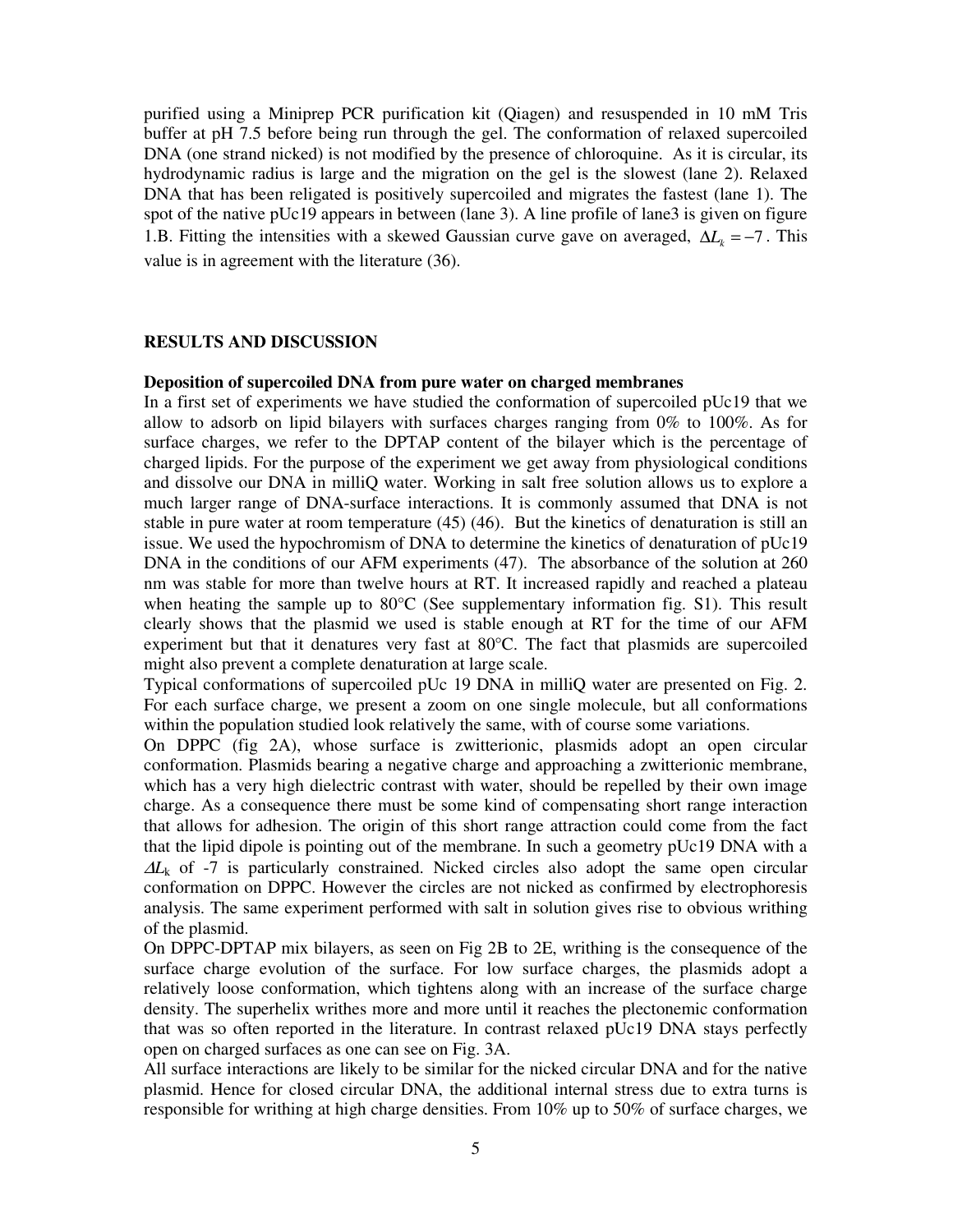observe that crossings are right-angled which is a direct evidence of that electrostatic interaction is the most important energy cost for the molecule. Indeed, in this configuration, the chain has to bend a lot to change direction. On the 100 % charges DPTAP surface, we see that the molecule favors the plectonemic conformation with an angle between strands of 30° at crossings. This shows that bending has now become the most expensive energy cost.

 Next to the AFM images on Fig. 2, we present the statistical analysis of the mean number of crossings of one strand above or below the other (nodes). This number of nodes increases with the surface charge. For 100% surface charge, it was rather difficult to count the crossings as the superhelix was very tight at the surface and the AFM tip had trouble resolving the tertiary structure. Moreover, for this surface, the error bar is quite large due to surface inhomogeneities. On highly charged surfaces, we observed the appearance of lipid domains in the membrane. There are domains of two different heights. In the thinner domains, lipids are tilted. Their size does not change over time and they also exist at 100% of DPTAP, so we think it is not a demixion transition, but a consequence of the bilayer formation mechanism. Discarding this additional surface complexity we averaged the number of nodes over the entire surface.

In 2D, plasmids are flat almost everywhere except at crossings. Writhe is only due to crossings and each of them contributes to one unit in the writhe number. Each crossing takes away one turn of twist.

Let us assume that in salt free solution for constrained polyelectrolytes adsorbed in 2D, the electrostatic interaction at crossing is dominant compared to other interactions.

On DPPC, the zwiterrionic surface, the internal electrostatic repulsion is extremely high. The electrostatic energy for crossing two strands is so expensive, that it overcomes bending and twisting costs. Hence, a DNA molecule prefers to be under high twist rather than supercoiled. Rings are more favorable than "figures of eight", even though the DNA is highly constrained. (See supplementary information for an estimation of the free energy costs with simple arguments and ref 50 for refined calculations).

Experimentally however, the occurrence of the "figure of eight" was not null. This might be due to bridging of strands by nano liposomes not washed out. It may also be crossings that were present in 3D but that the chain did not manage to undo.

One can explain the mechanism of writhing along with a surface charge increase as follows: When charges are incorporated in the bilayer, they screen DNA charges and thus reduce the electrostatic repulsion at crossings. We have noticed that nodes shift along the chain, presumably to reach the most stable conformation in 2D. However, it appears impossible to remove crossings once they have formed. To remove a crossing, desorption of the whole loop is required, which costs too much of energy. We assume that in bulk pure water as there is no salt in solution, DNA should be in a quite open or loose conformation. When in the vicinity of a charged surface, it feels the surface potential and start writhing. This must be done in 3D. When supercoiled DNA lays on the surface, it may still try to decrease the energy costs, but it has not as much freedom to do so. Usually, we observe that nodes move until the DNA form small loops. At equilibrium, supercoiled DNA molecules end up in conformations with small loops scattered along a main cycle.

On highly-charged surfaces, when electrostatic interactions are fully screened, introducing an extra superhelical turn is more favorable than having torsion within the chain. Crossing has become less expensive than bending. In our experiments, it is clear that in that case, plectonemic conformations are observed.

 More precise consideration of electrostatics effects shows indeed that the surface charges provide some screening and play a similar role to ionic charges in solution. At the surface carrying µ charges per unit area, DNA chains adopt a flat conformation and are confined within a counter-ion layer whose thickness is characterized by the so-called Gouy-Chapman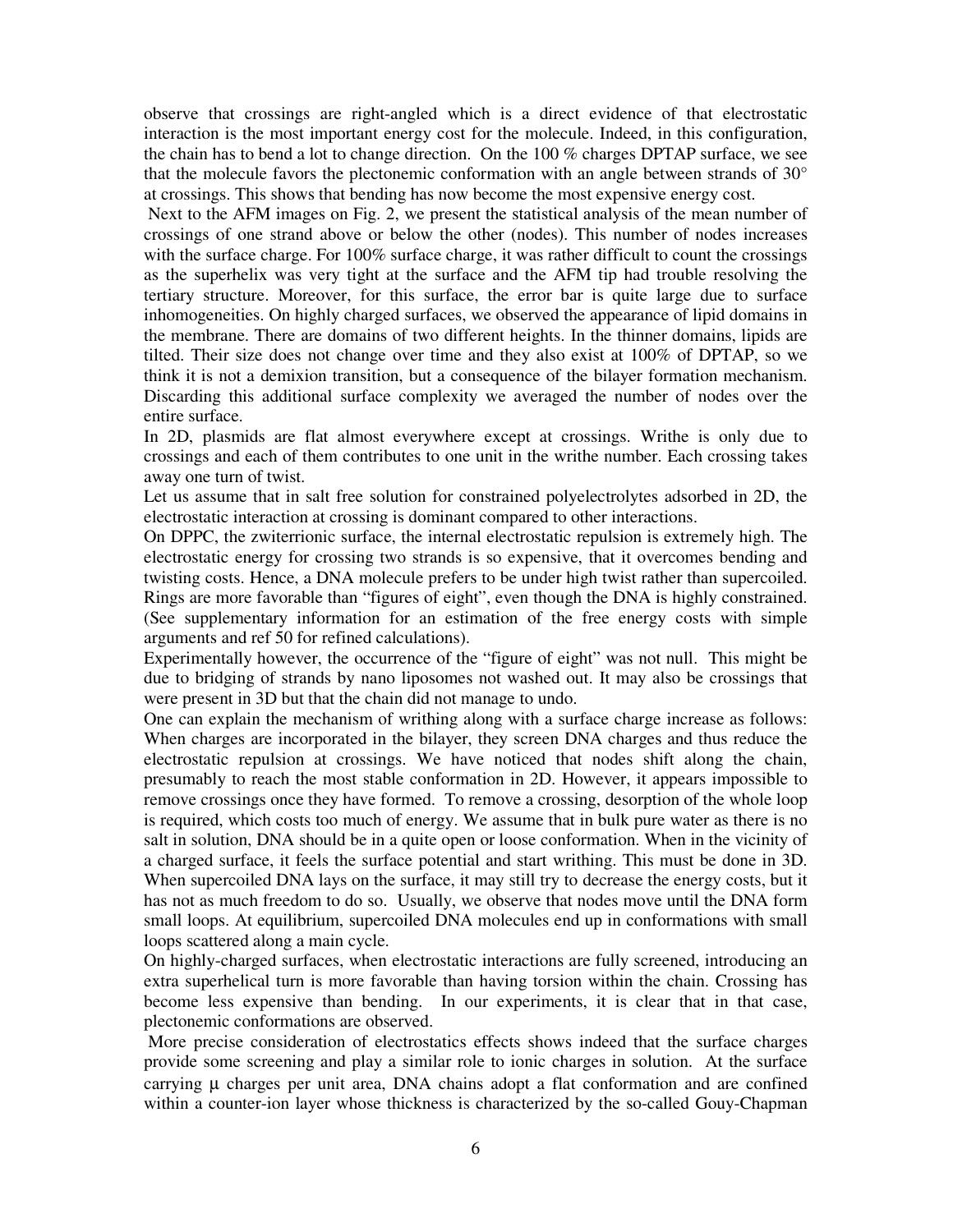(GC) length  $\lambda$  from the surface. Within a mean field approach, and in salt free solution, the strength of the surface potential is constant over  $\lambda$  and for larger distances  $\zeta$  from the surface it decreases as  $1/(z+\lambda)$  (48,49). The effective charge of the plasmid is fixed by the interplay between electrostatic interactions and entropy. In solution, cations condense on the backbone of the plasmids. This counter-ion layer reduces significantly the repulsive electrostatic interaction between charged phosphate groups of DNA chains.

For DPPC, close to the surface, there are some cations around the DNA. Their condensation is enhanced by the image charge of the plasmid, which is negative as well but the underlying mechanism is complex.

For charged surfaces, the surface charge reduces the electrostatic interaction between DNA charges. The electrostatic potential of the surface repels cations condensed on the plasmid. They will be released to a large extent. There is an additional, somewhat stronger, screening by the annealed surface charges. Mobile surface charges accumulate under the DNA (Fig. 3.B). As a result, the net charge of the plasmid is higher than for a plasmid subjected to counter-ion condensation in solution. (50,51).

Surface charges shall play a similar role to salt ions in solution and screen the long range electrostatics interactions.

#### **Comparison of the conformation with charges at the surface or in volume**

To convince ourselves, one may estimate with a simple model an effective charge density to compute an effective screening length in the case of surface screening. This is a preliminary rough estimation that does not take into account the fact that charges at the surface are mobile. We will refine the model later on.

 The potentials to take into account are the Debye-Huckel potential (DH) for bulk screening and the GC potentials for surface screening; the corresponding screening lengths being respectively the Debye length  $\kappa^1$  and the GC length  $\lambda$ .

The GC length is given by : 
$$
\lambda = \frac{1}{2\pi \cdot l_B \cdot \mu}
$$
 with  $l_B$  the Bjerrum length (7Å in pure water).

 $k_{B}T$  $l_B = \frac{e}{1}$ *r B*  $B = 4\pi \varepsilon_0 \varepsilon$ 2  $=\frac{\epsilon}{4\pi\epsilon_0\varepsilon_r k_B T}$  with  $\varepsilon_r$ , the relative dielectric constant of the medium,  $\varepsilon_0$  is the vaccum

permittivity and *e* is the elementary charge.

 The definition of the Debye length takes into account charges from ions (co ions and counter ions) as well as surface charges.

 $\kappa^2 = 4\pi l_B (C_{lipid} + C^+ + C^-)$  where  $C_{lipid}$  is the mean positive charge density per unit of volume coming from the surface, and  $C^+$  and  $C^-$  are respectively the cations and the anions charge density within the GC layer.  $C_{lipid}$  is given by  $\frac{\mu}{\lambda}$  $\frac{\mu}{\lambda}$  where  $\mu$  has been defined before as the surface charge density.

In the GC theory, only one half of the total counter ions is present inside the GC layer (49). Their concentration is then  $C^{-} = \frac{\mu}{2\lambda}$  $\mu$ 2  $C = \frac{\mu}{2a}$ . The concentration of the co-ions is zero within the GC layer (except those condensed on the DNA backbone).  $C^+ = 0$ 

$$
\kappa^2 = 4\pi l_B (C_{lipid} + C^-) = 4\pi l_B \frac{3\mu}{2\lambda}
$$
, we obtain  $\kappa^{-1} = \frac{\lambda}{\sqrt{3}} \approx 0.58\lambda$ . So we retain  $\kappa^{-1} \propto \lambda$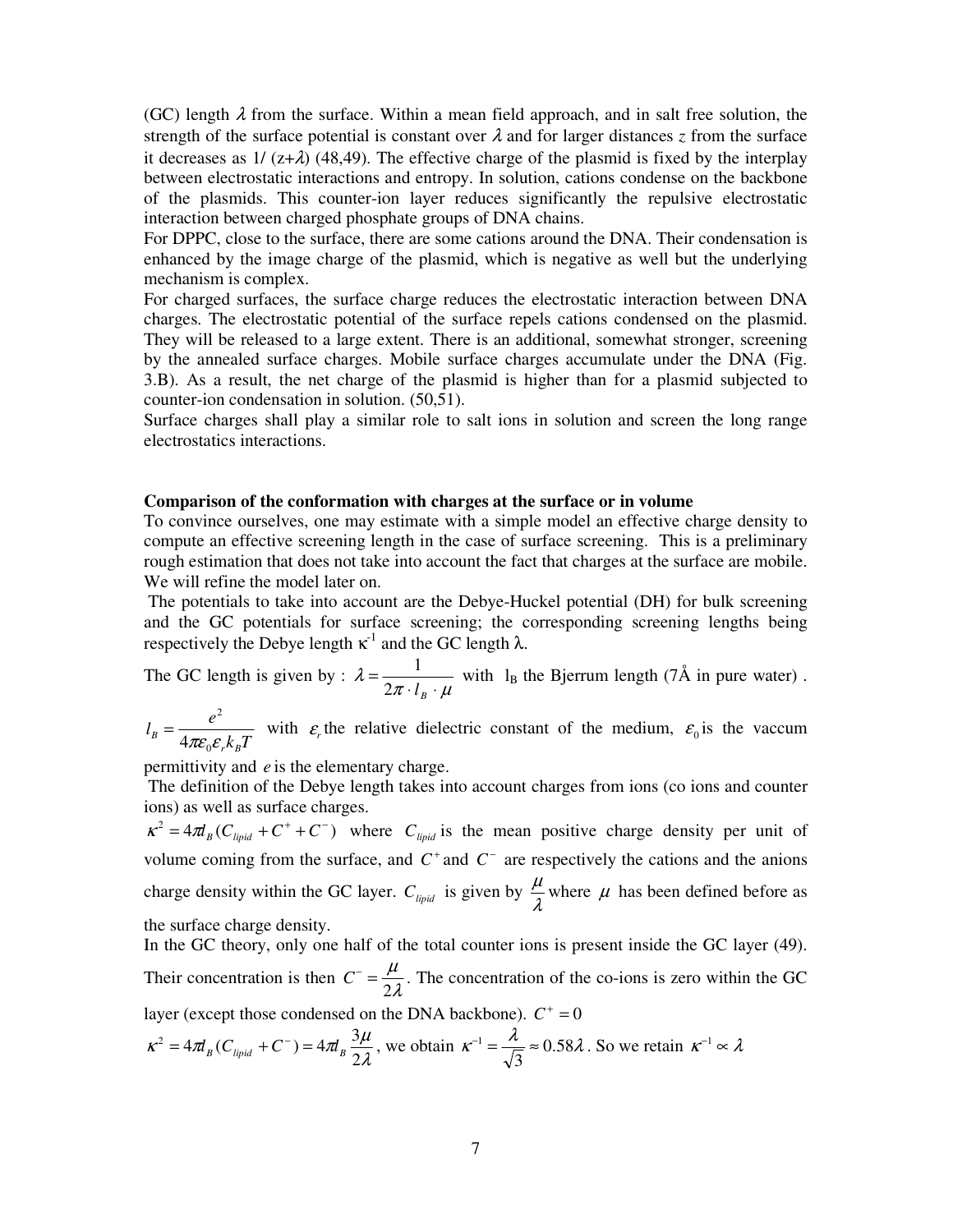To compare the effect of surface charges with the effect of charges in bulk, we have performed a second set of experiments on the zwitterionic DPPC surface with addition of salt in solution. This set of experiments showed, as expected, supercoiled conformations with an increase of the number of nodes when the salt concentration was increased. We present in accompanying histograms the quantitative analysis of the node numbers (Fig. 5). As already shown by others in the literature, the conformation of supercoiled DNA shows more writhe as the salt concentration of the solution is increased. One can also notice that the conformations we observe here are slightly different from those screened by the surface. Adhesion to the substrate was rather weak above 10 mM of salt and we encountered a lot of trouble imaging plasmids at 30mM. Plasmids appeared to be whitish on the image presented here, showing that they were almost not touching the substrate. However, the complete scale being 0-5 nm, the maximal height of the plectonemes did not exceed 3 nm.

From the two sets of experiments we have performed we can compare the effect of screening from charges at the surface and from charges in bulk.

By plotting the number of nodes *n*, which is an indicator of the screening efficiency, as a function of the screening length, we expect to see the same behavior for surface screening and bulk screening. This is presented in Fig. 4.B. The area per lipid head was assumed to be 60 Å<sup>2</sup>. As for surface screening, we present only the data points in a moderate range of screening, i.e. where we can rely on a mean field approach. The transition between strong coupling and weak coupling is between 15 and 30 % of charges, but as it is not a strict limit, we plotted the value at 30 % as well  $(\lambda=4.5\text{Å})$  as it helps to see a trend.

 A minimization of the total free energy of the plasmids with respect to *n* shows that the free energy has a linear dependence on *n* in this regime (50).  $-n = cst \cdot (F_h + F_{cross}) - \Delta L_k$  where  $F_h$  is the interaction with the surface and  $F_{cross}$  is the penalty for crossing helices in 2D. In the mean field regime,  $F_{cross}$  is dominant. A linear dependence with  $\lambda$  is hidden in  $F_{cross}$ . We find in good agreement with the theory that the number of nodes decreases linearly with the screening length. We do see that the point at 30% has already started to deviate from the mean field regime. The number of nodes is zero when *Fcross* is too high (for large screening length). The intercept should give us  $-\Delta L_k$ . Using the two data points in the mean field regime, we find an intercept at 6.5 which is rather close to the value of  $\Delta L_k$  =-7 found by gel electrophoresis. For bulk screening, we see a similar behavior. *n* is also decreasing but less sharply. As it was impossible to image plasmids above 30 mM of salt, we have only a couple of data points to compare with surface screening. We added an extra point at zero screening length, i.e. when the electrostatics is completely screened. This data point should be common to both types of screening if one only considers the electrostatic cost. This point at zero screening length is only an extrapolation of the mean field regime and is not an experimental measure. In reality, for highly charged surfaces, other types of interactions do play a role (for instance bending) and it is not obvious that surface screening and bulk screening data should merge.

The straight line based on the two data points ( $\kappa^{-1} = 0$  and  $\kappa^{-1} = 30$  Å) crosses the *x* axis at  $\kappa^{-1} =$ 50 Å. It is then quite surprising that we observed a mean node number of one for  $\kappa^{-1}$ =96Å. At this distance the electrostatic cost for crossing helices in 2D is of the order of 100  $k_BT$  (19) (52). We thus believe that this crossing is the result of frozen 3D projection. In bulk, a crossing is still possible as soon as the strands are sufficiently parted (at least by one Debye length). In contrast to surface screening where plasmids have to coil when they feel the surface potential, here plasmids have to uncoil when they already are at the surface. Even in the absence of salt, at  $\kappa^{-1}$ =960 Å, with a penalty of crossing of the order of 1000 k<sub>B</sub>T we also observed some "figure of eight" molecules. Their number being less than 20% of the total,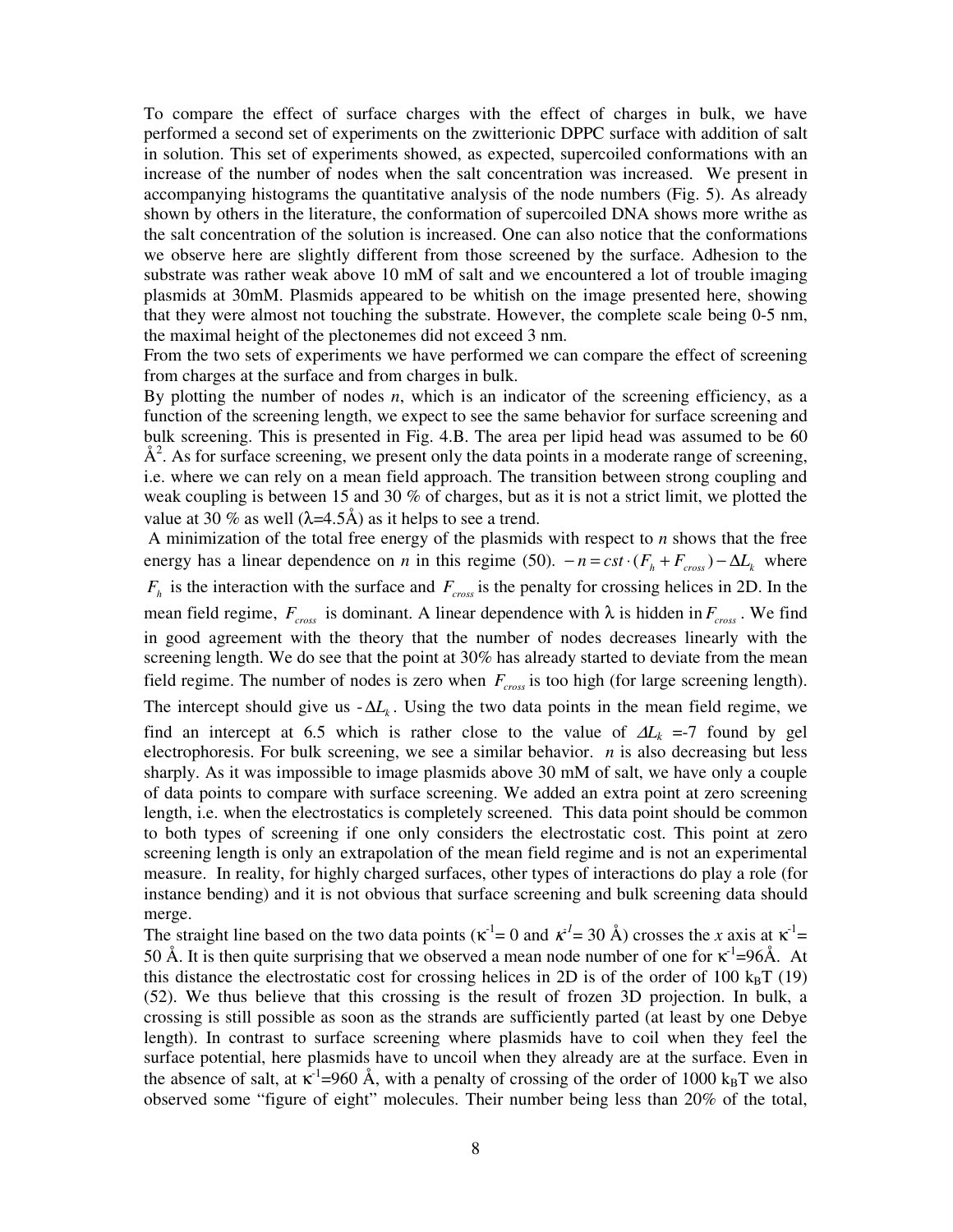their presence did not strongly affect *n*. It seems to be more difficult to uncoil to avoid a crossing than coiling to make one. Therefore it is likely that we have in our bulk statistics crossings that are 3D projections. It is reasonable to think that it affects only small fractions of nodes and that for sufficiently high numbers, it is probably negligible. To compare bulk and surface screening we must discard the point at  $\kappa^{-1}$ =96 Å. By comparing the slope of the two adjusted straight lines, one obtains the equivalence  $\frac{S_{x^{-1}}}{S_2} = 2.36$ κ *S*  $S_{k-1}$  = 2.36, which is much larger than the

factor 3  $\frac{1}{x}$  we found in our first theoretical estimation.

This discrepancy has several origins. First, the DH and GC screening lengths have qualitatively the same effect, but the two corresponding fields do not have the same dependence on the distance. Second we did not take into account the surface charges annealing. In consequence, one needs to make a more quantitative comparison. As we mentioned before, the most important interaction is the interaction at crossings. We compute the interaction potential between two crossing segments, in the case of bulk screening and surface screening.

The free energy can be written as a function of a 2D Fourier Transform (FT) of the potential divided by the *sin* of the angle between segments.

$$
F_{cross} = \frac{\tilde{V}(q=0, z=0)}{\sin \theta}
$$

The minimum of electrostatic free energy is obtained when the segments are perpendicular to each other as it is observed at moderate surface charge. We consider this case in the following discussion.

To get the correspondence between the two screening distances, we need to compare the energy cost per crossing.

For 3D, The DH equation applies with a source term corresponding to one charge. We expect the potential to be of Yukawa type.

 $L_{DH} (r) = \frac{l_B}{r} e^{-\kappa r} \rho_{\kappa}^{2}$  $V_{DH}(r) = \frac{l_B}{r} e^{-\kappa r} \rho_{\kappa}^2$  with *r* the radial distance from the charge and  $\rho_{\kappa}$  the linear charge density of the double helix. In order to compare the free energies for DH and GC, we need to

compute the potentials in momentum space. By applying a FT to the Yukawa potential and

writing it at the surface, we easily get  $\tilde{V}_{DH}(q=0) = 2\pi I_B \kappa^{-1} \rho_{\kappa}^2$ 

The same way, the GC potential should scale with the square of the linear charge density of the DNA. This interaction is not as easy to compute. It has been calculated exactly in ref (50).

 $\tilde{V}_{\alpha c} (q=0) = 4 \pi l_B \rho_{\lambda}^2 \lambda$  with  $\rho_{\lambda}$  the linear charge density of DNA in the case of surface screening. In the presence of annealed charges due to the mobility of lipids within the bilayer, the GC potential is reduced by a factor of 3.

Hence, the energy penalties for crossing are respectively  $4\pi l_B \overline{\rho_{\kappa}}^2 \lambda$ , 3  $\frac{4\pi l_B \overline{\rho}_{\lambda}^2 \lambda}{2}$ ,  $2\pi l_B {\rho_{\kappa}}^2 \kappa^{-1}$ 

for quenched surface charges, annealed surface charges and neutral surfaces in the presence of salt:

Coming back to Fig.5 showing the node number as a function of the screening lengths and comparing the slope  $S_{\kappa^{-1}}$  (for bulk screening) and  $S_{\lambda}$  (for surface screening) of the two straight lines, we found  $S_{K^{-1}} = 2.36 S_{\lambda}$ .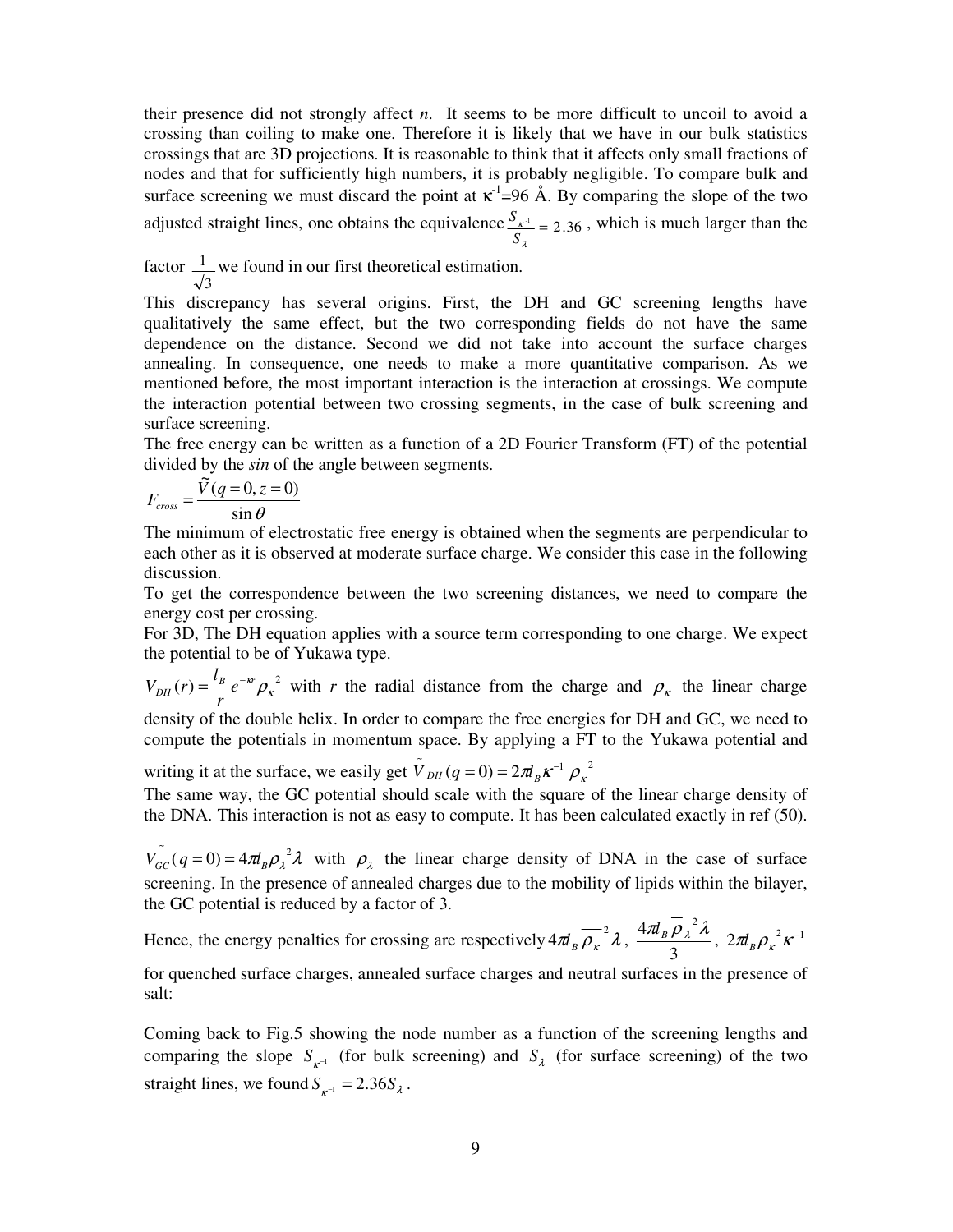If the two DNA segments are screened the same way by a DH or by a GC potential, the value of the two interactions are equal. This suggests that the ratio of effective charges is

$$
\frac{2}{3}\rho_{\lambda}^{2}/\rho_{\kappa}^{2} = 2.36
$$
 and then  $\frac{\rho_{\lambda}}{\rho_{\kappa}} \approx 1.9$ . The linear charge density of DNA appears to be two

times smaller for bulk screening than for surface screening, which is compatible with our assumption that DNA has less condensed couterions on charged surfaces than in bulk.

The point that we have not considered yet is the difference of adsorption mechanisms on the two surfaces, the zwitterionic one and the charged one.

On the neutral bilayer (zwitterionic), counterion condensation is slightly enhanced while on the charged bilayer, there is counterion release. Indeed on the zwitterionic bilayer, to compensate for the repulsion of plasmids by their own image charge, there is overcondensation of counterions, which reduces the effective charge of DNA a little further.

A more precise analysis would lead to the real proportion of counterions effectively condensed on the DNA backbone for the two cases. As we have only a couple of valid data points in the mean field regime and many sources of uncertainty, we did not carry on the analysis further.

We have mainly focused our study on electrostatics interactions and did not point out the question of the entropy. In the experiments that we have shown we are either in salt free solution or in the moderate salt concentration regime. When electrostatic repulsion is high, entropy is certainly negligible, which is mostly the case in our experiments, however, in physiological conditions, entropy may be important. Nonetheless it should not alter the node number *n*.

In order to conclude on the 2D entropic effect on the conformation of supercoiled DNA, for instance on more or less writhe as suggested by Velichko's work, we would need an experiment that emphasizes the pure effect of the entropy. The easiest way would be to compare 2D conformations in high salt concentration where the electrostatic repulsion is screened, with 3D bulk conformations. Unfortunately, this is not possible. Up to now, no experimental technique is available to give a real photography of the conformation of supercoiled DNA in 3D.

The only obvious influence of the entropy we have observed in our experiments is the occurrence of very small loops next to much larger ones. Indeed, if the crossings are well scattered all over the DNA molecule just after immobilization, their positions evolve during the first minutes. We clearly see that after some time, there is equilibrium of very small loops next to much larger ones. This effect has been previously reported with computer simulations on 2D knots (53,54).

## **CONCLUSION:**

In this article we have presented experiments realized on pUc19 plasmid DNA adsorbed on a bilayer and changed the surface charge density to see its effect on the 2D supercoiled conformation of the DNA. We have been able to reproduce many conformations reported in literature either by AFM or by TEM, just by changing the surface charge. Supercoiled DNA might be completely open as a ring in the absence of charges at the surface and in bulk. It coils when we increase the amount of charges at the surface to finally reach the plectonemic superhelix conformation which is an analogue of the tertiary structure often reported in TEM experiments. The most important energetic cost is the repulsion at crossing which cannot be avoided in 2D. In the absence of screening charges, in bulk or at the surface, the molecule favours open circular conformations, even though it remains very constrained by the linking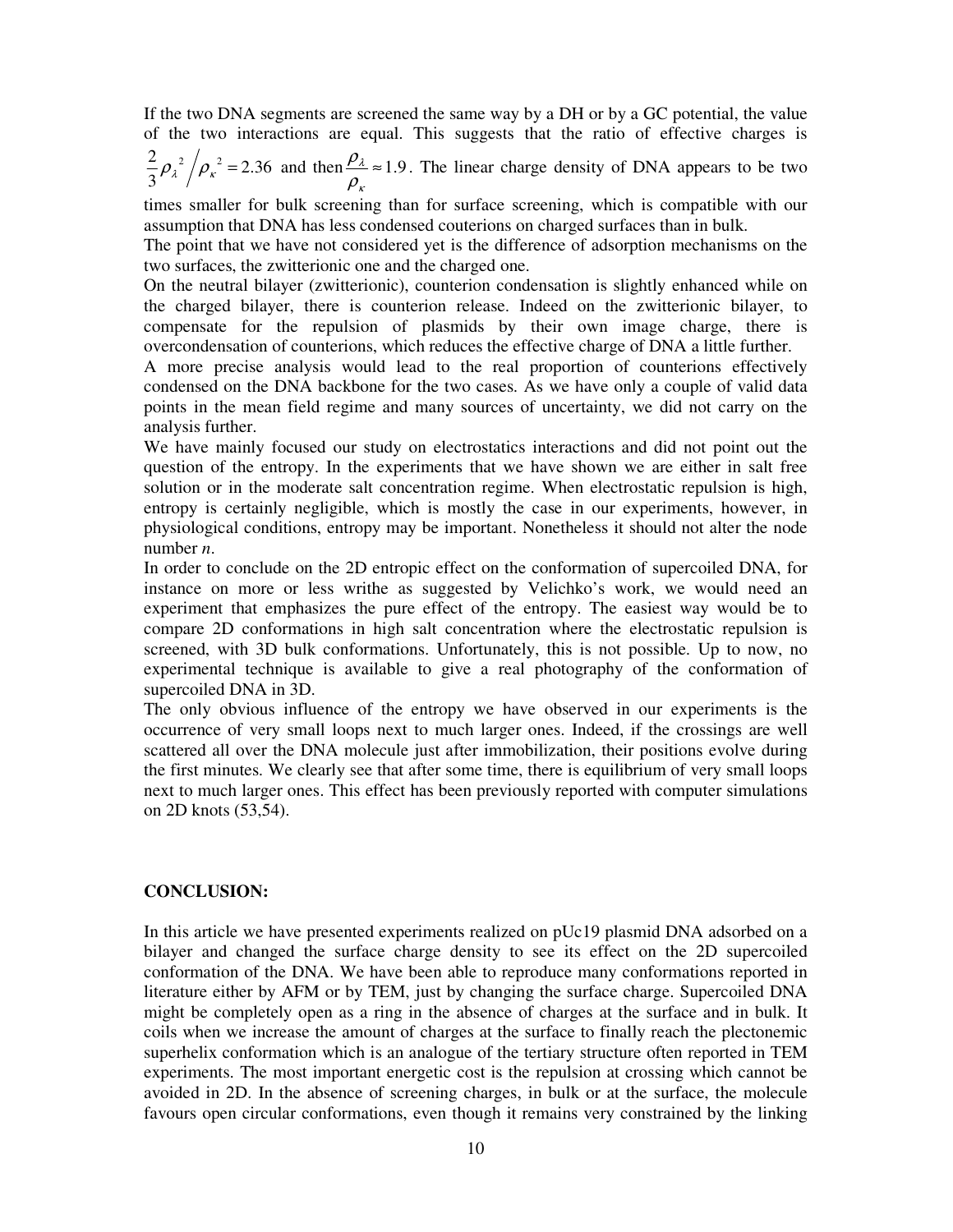number. When charges are added at the surface, the GC potential screens charges on the DNA backbone, and supercoiling occurs. The presence of mobile charges at the surface does play a very important role. It first ensures the 2D equilibrium of the molecule but it also enhances screening at the surface. By comparing the effect of surface screening and bulk screening for a molecule adsorbed at the surface, we extracted the ratio of linear charge density of the DNA between surface screening and bulk screening which is the direct consequence of different ionic condensation mechanisms.

Membranes of other lipid compositions can also be a good substrate to study the dynamics of macromolecules or macromolecules at equilibrium (55). The interaction between charged lipids and biomolecules of opposite charges is also of interest. In the present case, the DNA is negatively charged and the membrane underneath is positively charged. In protein- membrane interactions, both charges are of reversed sign. Cell membranes are negative and objects that bind to them are positive. Nevertheless, pure electrostatic effects can lead to similar consequences.

## **SUPPORTING MATERIAL**

Are available at

## **ACKNOWLEDGMENTS**

The authors thank Albert Johner for fruitful discussions and critical corrections of the manuscript.

# **REFERENCES:**

- 1. Dulbecco, R. and M. Vogt. 1963. Evidence for A RIing Structure of Polyoma Virus DNA. Proceedings of the National Academy of Sciences 50:236-243.
- 2. Cozzarelli, N. R. 1980. DNA gyrase and the supercoiling of DNA. Science 207:953-960.
- 3. Wasserman, S. A. and N. R. Cozzarelli. 1986. Biochemical topology: applications to DNA recombination and replication. Science 232:951-960.
- 4. Kornberg, A. 1988. DNA replication. Journal of Biological Chemistry 263:1-4.
- 5. Postow, L., N. J. Crisona, B. J. Peter, C. D. Hardy, and N. R. Cozzarelli. 2001. Topological challenges to DNA replication: Conformations at the fork. Proceedings of the National Academy of Sciences of the United States of America 98:8219-8226.
- 6. Gellert, M. 1981. DNA Topoisomerases. Annual Review of Biochemistry 50:879-910.
- 7. Horowitz, D. S. and J. C. Wang. 1984. Torsional rigidity of DNA and length dependence of the free energy of DNA supercoiling. Journal of Molecular Biology 173:75.
- 8. Witz, G. and A. Stasiak. 2010. DNA supercoiling and its role in DNA decatenation and unknotting. Nucleic Acids Research 38:2119-2133.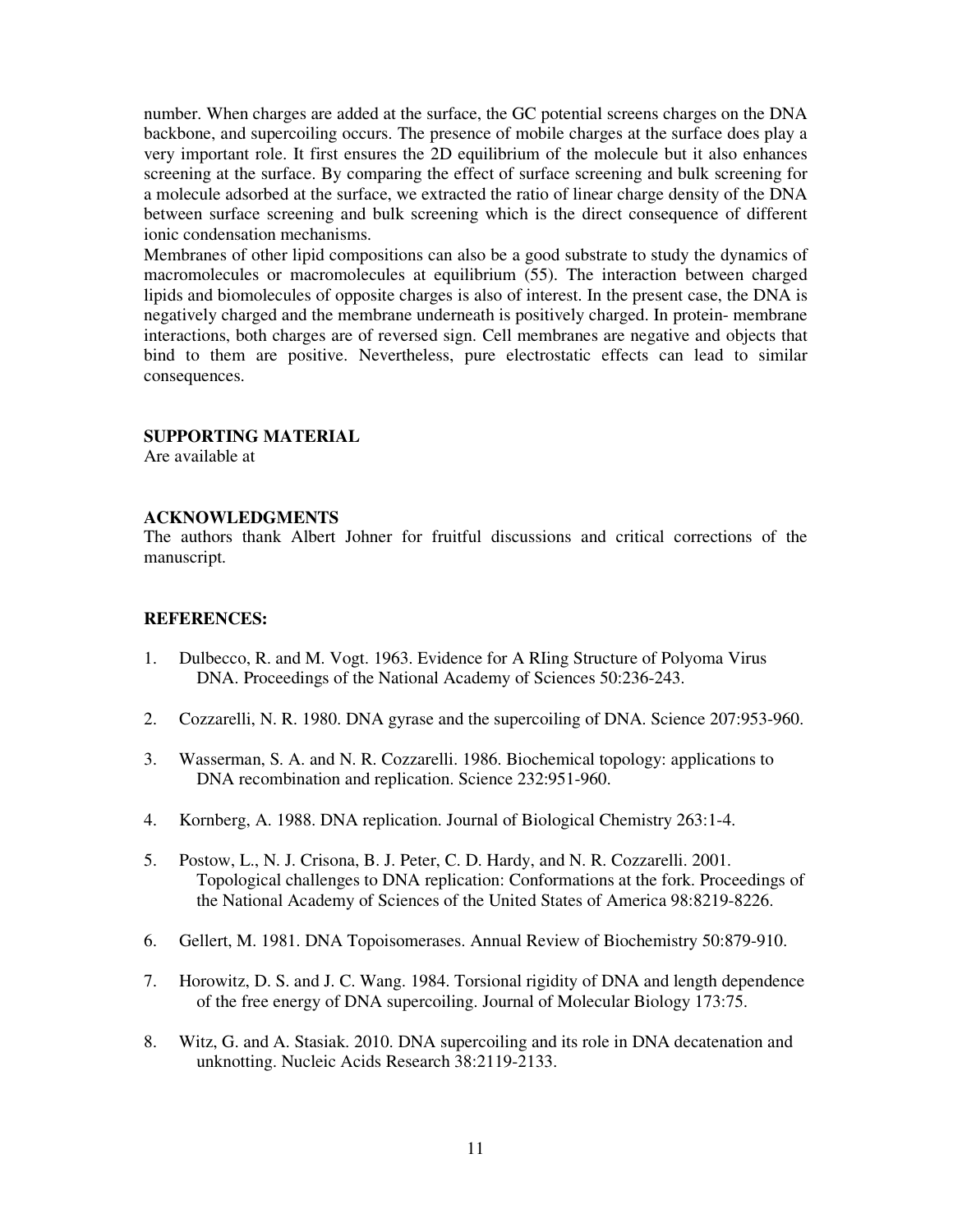- 9. Crick, F. H. 1976. Linking numbers and nucleosomes. Proceedings of the National Academy of Sciences 73:2639-2643.
- 10. Boles, T. C., J. H. White, and N. R. Cozzarelli. 1990. Structure of plectonemically supercoiled DNA. Journal of Molecular Biology 213:931.
- 11. Wang, J. C. 1974. Interactions between twisted DNAs and enzymes: The effects of superhelical turns. Journal of Molecular Biology 87:797.
- 12. Depew, D. E. and J. C. Wang. 1975. Conformational fluctuations of DNA helix. Proceedings of the National Academy of Sciences 72:4275-4279.
- 13. Anderson, P. and W. Bauer. 1978. Supercoiling in closed circular DNA: dependence upon ion type and concentration. Biochemistry 17:594.
- 14. Adrian, M., B. ten Heggeler-Bordier, W. Wahli, A. Z. Stasiak, a. Stasiak, and J. Dubochet. 1990. Direct visualization of supercoiled DNA molecules in solution. The EMBO journal 9:4551.
- 15. Sperrazza, J. M., J. C. Register Iii, and J. Griffith. 1984. Electron microscopy can be used to measure DNA supertwisting. Gene 31:17.
- 16. Brack, C. 1981. DNA electron microscopy. CRC critical reviews in biochemestry:113.
- 17. Bednar, J., P. Furrer, A. Stasiak, J. Dubochet, E. H. Egelman, and A. D. Bates. 1994. The Twist, Writhe and Overall Shape of Supercoiled DNA Change During Counterion-induced Transition from a Loosely to a Tightly Interwound Superhelix: Possible Implications for DNA Structure in Vivo. Journal of Molecular Biology 235:825.
- 18. Vologodskii, A. V. and N. R. Cozzarelli. 1994. Conformational and Thermodynamic Properties of Supercoiled DNA. Annual Review of Biophysics and Biomolecular Structure 23:609-643.
- 19. Schlick, T., B. Li, and W. K. Olson. 1994. The influence of salt on the structure and energetics of supercoiled DNA. Biophysical journal 67:2146.
- 20. Langowski, J., U. Kapp, K. Klenin, and A. Vologodskii. 1994. Solution structure and dynamics of DNA topoisomers: Dynamic light scattering studies and Monte Carlo simulations. Biopolymers 34:639.
- 21. Gebe, J. A. and J. M. Schurr. 1996. Thermodynamics of the first transition in writhe of a small circular DNA by Monte Carlo simulation. Biopolymers 38:493.
- 22. Rybenkov, V. V., A. V. Vologodskii, and N. R. Cozzarelli. 1997. The effect of ionic conditions on the conformations of supercoiled DNA. I. sedimentation analysis. Journal of Molecular Biology 267:299.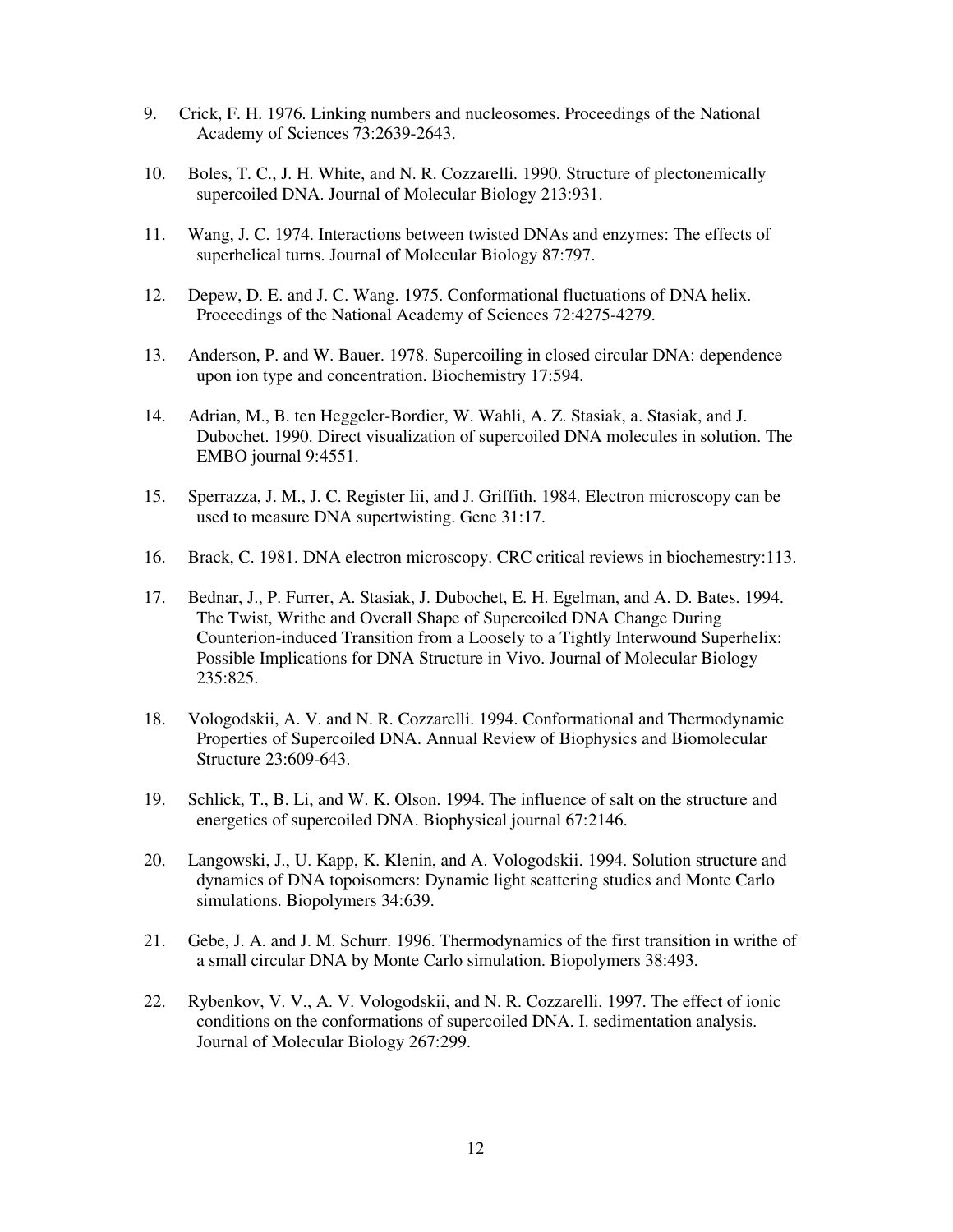- 23. Rybenkov, V. V., A. V. Vologodskii, and N. R. Cozzarelli. 1997. The effect of ionic conditions on the conformations of supercoiled DNA. II. equilibrium catenation. Journal of Molecular Biology 267:312.
- 24. Mehmet, S. and et al. 2010. Twist-writhe partitioning in a coarse-grained DNA minicircle model. Physical Review E 81:041916.
- 25. Bustamante, C., J. Vesenka, C. L. Tang, W. Rees, M. Guthold, and R. Keller. 1992. Circular DNA molecules imaged in air by scanning force microscopy. Biochemistry 31:22.
- 26. Schaper, A., J. P. Starink, and T. M. Jovin. 1994. The scanning force microscopy of DNA in air and in n-propanol using new spreading agents. FEBS Lett 355:91.
- 27. Samori, B., G. Siligardi, C. Quagliariello, A. L. Weisenhorn, J. Vesenka, and C. J. Bustamante. 1993. Chirality of DNA supercoiling assigned by scanning force microscopy. Proceedings of the National Academy of Sciences 90:3598-3601.
- 28. Bezanilla, M., S. Manne, D. E. Laney, Y. L. Lyubchenko, and H. G. Hansma. 1995. Adsorption of DNA to Mica, Silylated Mica, and Minerals: Characterization by Atomic Force Microscopy. Langmuir 11:655.
- 29. Lyubchenko, Y. L. and L. S. Shlyakhtenko. 1997. Visualization of supercoiled DNA with atomic force microscopy in situ. Proceedings of the National Academy of Sciences 94:496-501.
- 30. Rippe, K., N. M $\tilde{A}^{1/4}$ cke, and J. r. Langowski. 1997. Superhelix dimensions of a 1868 base pair plasmid determined by scanning force microscopy in air and in aqueous solution. Nucleic Acids Research 25:1736-1744.
- 31. Tanigawa, M. and T. Okada. 1998. Atomic force microscopy of supercoiled DNA structure on mica. Analytica Chimica Acta 365:19.
- 32. Zuccheri, G., R. T. Dame, M. Aquila, I. Muzzalupo, and B. Samorì. 1998. Conformational fluctuations of supercoiled DNA molecules observed in real time with a scanning force microscope. Applied Physics A: Materials Science & amp; Processing 66:S585.
- 33. Bussiek, M., N. Mucke, and J. Langowski. 2003. Polylysine coated mica can be used to observe systematic changes in the supercoiled DNA conformation by scanning force microscopy in solution. Nucleic Acids Research 31:e137.
- 34. Fogg, J., M. and et al. 2006. Exploring writhe in supercoiled minicircle DNA. Journal of Physics: Condensed Matter 18:S145.
- 35. Billingsley, D. J., J. Kirkham, W. A. Bonass, and N. H. Thomson. 2010. Atomic force microscopy of DNA at high humidity: irreversible conformational switching of supercoiled molecules. Physical Chemistry Chemical Physics 12:14727.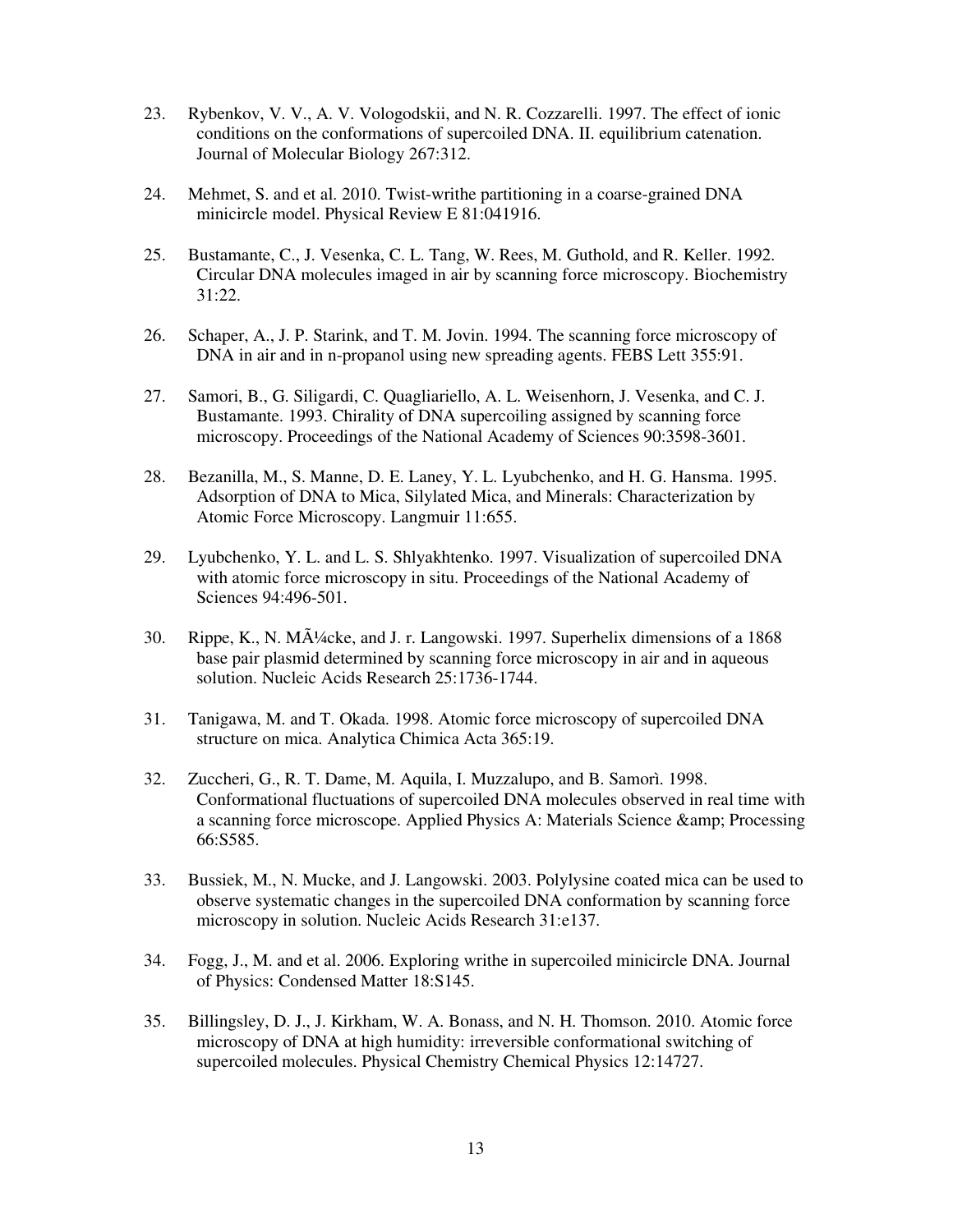- 36. Zakharova, S. S., W. Jesse, C. Backendorf, S. U. Egelhaaf, A. Lapp, and J. R. C. van der Maarel. 2002. Dimensions of Plectonemically Supercoiled DNA. Biophysical journal 83:1106.
- 37. Dubochet, J., M. Adrian, J.-J. Chang, J.-C. Homo, J. Lepault, A. W. McDowall, and P. Schultz. 1988. Cryo-electron microscopy of vitrified specimens. Quarterly Reviews of Biophysics 21:129-228.
- 38. Gebe, J. A., J. J. Delrow, P. J. Heath, B. S. Fujimoto, D. W. Stewart, and J. M. Schurr. 1996. Effects of Na+and Mg2+on the Structures of Supercoiled DNAs: Comparison of Simulations with Experiments. Journal of Molecular Biology 262:105.
- 39. Vologodskii, A. V., S. D. Levene, K. V. Klenin, M. Frank-Kamenetskii, and N. R. Cozzarelli. 1992. Conformational and thermodynamic properties of supercoiled DNA. Journal of Molecular Biology 227:1224.
- 40. Velichko, Y. S., K. Yoshikawa, and A. R. Khokhlov. 2000. Surface-Induced DNA Superhelicity. Biomacromolecules 1:459.
- 41. Fujimoto, B. S. and J. M. Schurr. 2002. Monte Carlo Simulations of Supercoiled DNAs Confined to a Plane. Biophysical Journal 82:944.
- 42. Rivetti, C., M. Guthold, and C. Bustamante. 1996. Scanning Force Microscopy of DNA Deposited onto Mica: EquilibrationversusKinetic Trapping Studied by Statistical Polymer Chain Analysis. Journal of Molecular Biology 264:919.
- 43. Scomparin, C., S. Lecuyer, M. Ferreira, T. Charitat, and B. Tinland. 2009. Diffusion in supported lipid bilayers: Influence of substrate and preparation technique on the internal dynamics. Eur. Phys. J. E 28:211-220.
- 44. Richter, R., A. Mukhopadhyay, and A. Brisson. 2003. Pathways of Lipid Vesicle Deposition on Solid Surfaces: A Combined QCM-D and AFM Study. Biophysical journal 85:3035.
- 45. Owen, R. J., L. R. Hill, and S. P. Lapage. 1969. Determination of DNA base compositions from melting profiles in dilute buffers. Biopolymers 7:503.
- 46. Frank-Kamenetskii, M. D. 1971. Simplification of the empirical relationship between melting temperature of DNA, its GC content and concentration of sodium ions in solution. Biopolymers 10:2623.
- 47. Voet, D., W. B. Gratzer, R. A. Cox, and P. Doty. 1963. Absorption spectra of nucleotides, polynucleotides, and nucleic acids in the far ultraviolet. Biopolymers 1:193.
- 48. Adamson, A. W. 1990. Physical Chemistry of Surfaces. New York: John Wiley and Sons Inc.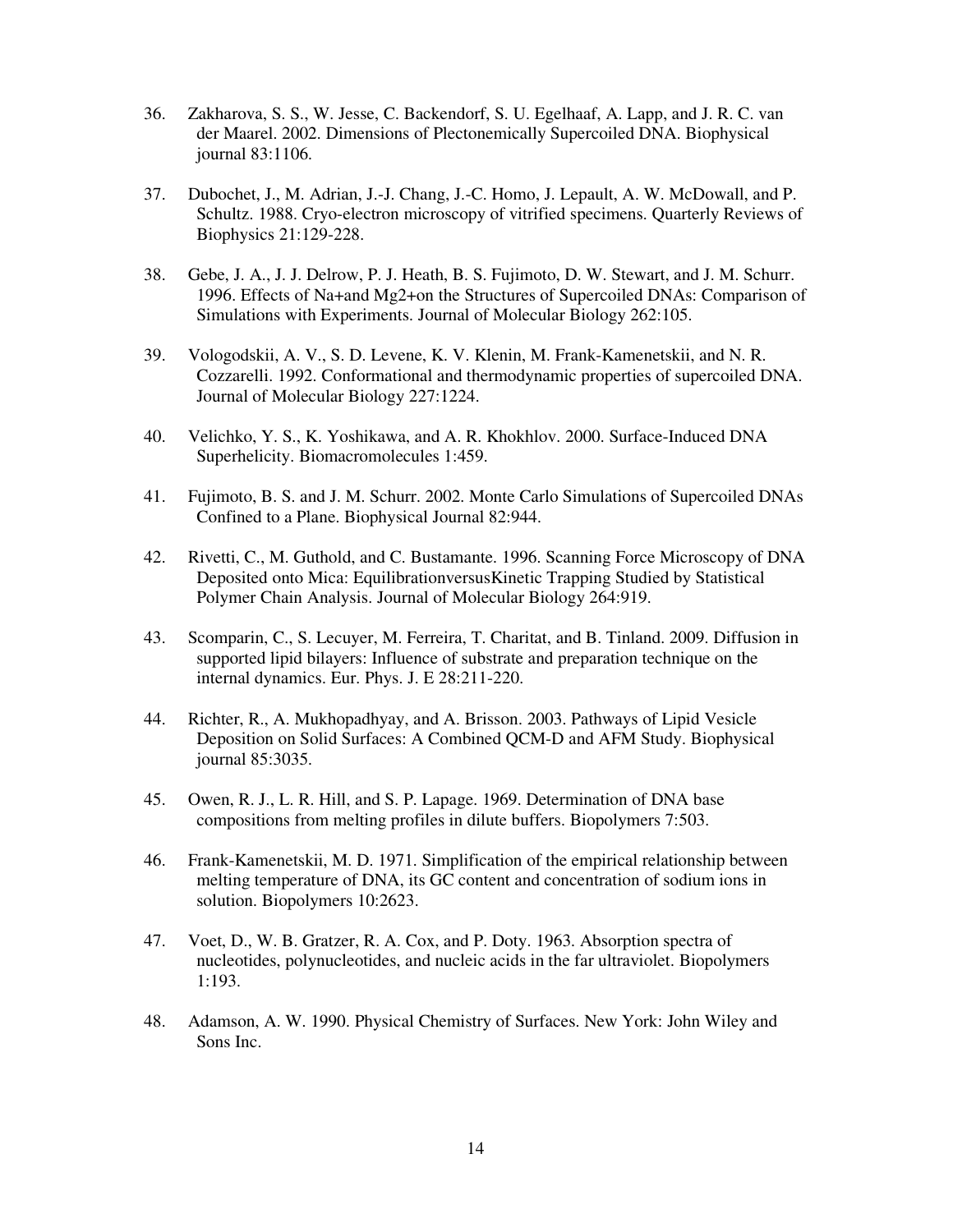- 49. Andelman, D. 1995. Electrostatic Properties of Membranes: The Poisson-Boltzmann theory. In Structure and Dynamics of Membranes. R. Lipowsky andE. Sackmann, editors. Elsevier Science B.V. North Holland.
- 50. Lee, N. K., T. Schmatko, P. Muller, M. Maaloum, and A. Johner. preprint. The Shape of adsorbed supercoiled plasmids: An equilibrium description. Physical Review E.
- 51. Fleck, C. C. and R. R. Netz. 2007. Surfaces with quenched and annealed disordered charge distributions. The European Physical Journal E: Soft Matter and Biological Physics 22:261.
- 52. Randall, G. L., B. M. Pettitt, G. R. Buck, and E. L. Zechiedrich. 2006. Electrostatics of DNA-DNA juxtapositions: consequences for type II topoisomerase function. Journal of Physics: Condensed Matter 18:S173.
- 53. Metzler, R., A. Hanke, P. G. Dommersnes, Y. Kantor, and M. Kardar. 2002. Equilibrium Shapes of Flat Knots. Physical Review Letters 88:188101.
- 54. Kardar, M. 2008. The elusiveness of polymer knots. Eur. Phys. J. B 64:519-523.
- 55. Heimburg, T., B. Angerstein, and D. Marsh. 1999. Binding of Peripheral Proteins to Mixed Lipid Membranes: Effect of Lipid Demixing upon Binding. Biophysical Journal 76:2575.
- 56. Baumann, C. G., S. B. Smith, V. A. Bloomfield, and C. Bustamante. 1997. Ionic effects on the elasticity of single DNA molecules. Proceedings of the National Academy of Sciences 94:6185-6190.

## **FIGURES TITLES AND LEGENDS**

**Fig. 1 : Agarose gel electrophoresis (1%) of pUc 19 DNA in presence of chloroquine (2µg/mL). On left, lane 1: Closed circular pUc19 DNA (Relaxed by nicking and re ligated). Lane 2: open circular (one strand nicked) pUc19 DNA (relaxed by nicking). Lane 3: native supercoiled puc 19 DNA (initially negatively supercoiled). On right, intensity line profile of lane 3.** 

**Fig. 2 : A to E show 400 \*400 nm zooms of representative puc19 DNA conformations. Plasmids are diluted in milli Q water and adsorbed on bilayers with a controlled surface charge and containing a proportion of cationic lipid of 0, 10, 30, 50, and 100 % respectively. F to J : Corresponding histograms of the number of nodes (number of crossings).** 

**Fig. 3 : A: Open circular (one strand nicked) pUc 19 DNA adsorbed on a 50% charged membrane. The DNA is lying open on the surface. There is no apparent crossing of strands in the tertiary structure. The bilayer was not complete. Black areas are holes that let appear the mica substrate underneath. B: Sketch of a charged rod adsorbed on an oppositely charged membrane with mobile charges.** 

**Fig.4 : effect of salt addition on a uncharged DPPC bilayer : from A to D, the added salt concentration is respectively 0mM, 1mM, 10mM, 30 mM of NaCl, from E to G, the corresponding statistical analysis of the number of nodes. The number of DNA superturns increases along with the bulk salt concentration, but at the same time the affinity for the surface is reduced and imaging becomes very difficult. The color scale is the same as on Fig.2.**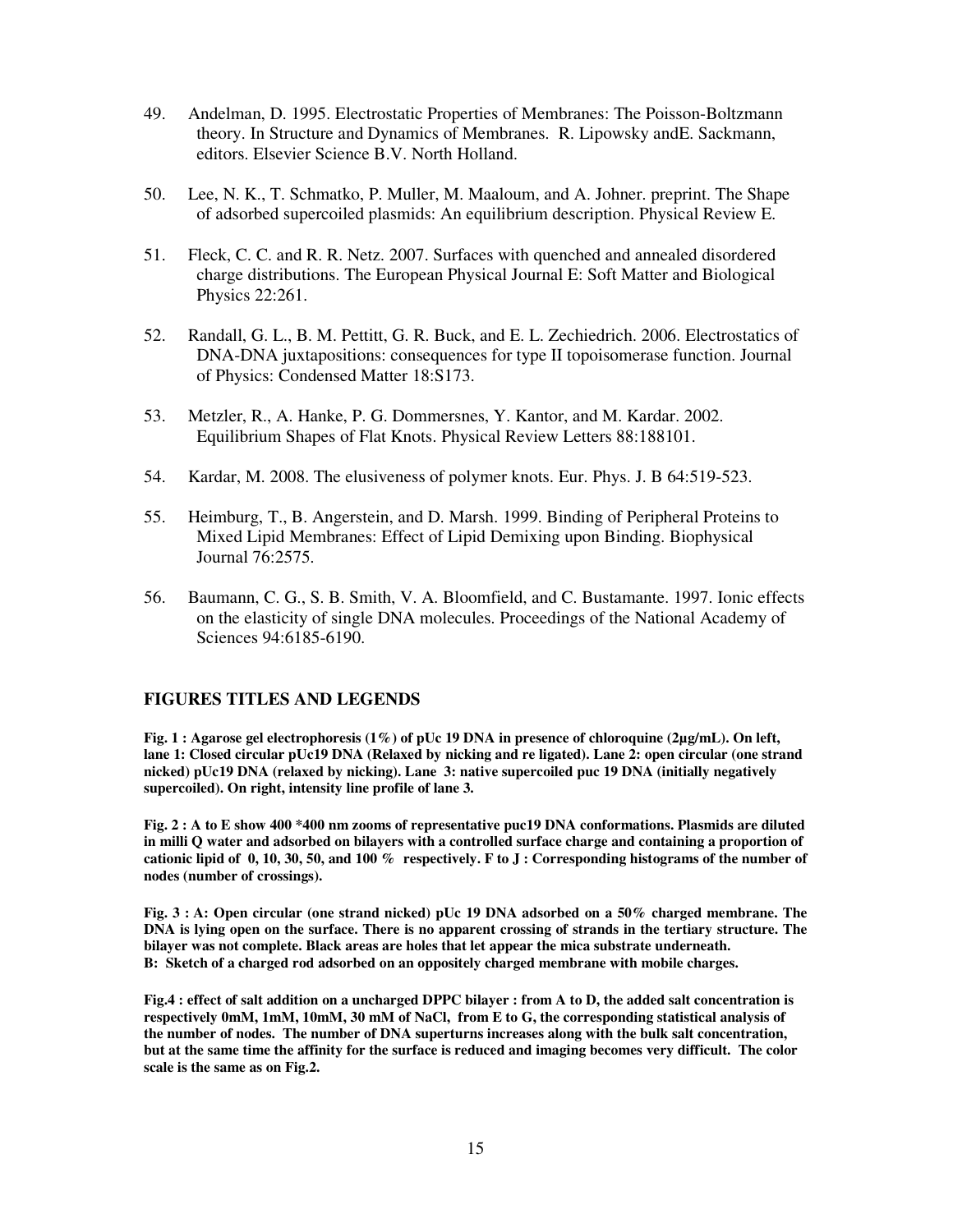**Fig. 5 : Comparison of the efficiency of surface screening and bulk screening. We measured the crossing number as a function of the corresponding screening length in the case of the Gouy-Chapman (***red solid circles***) and Debye Huckel (***black solid squares***) theories respectively.**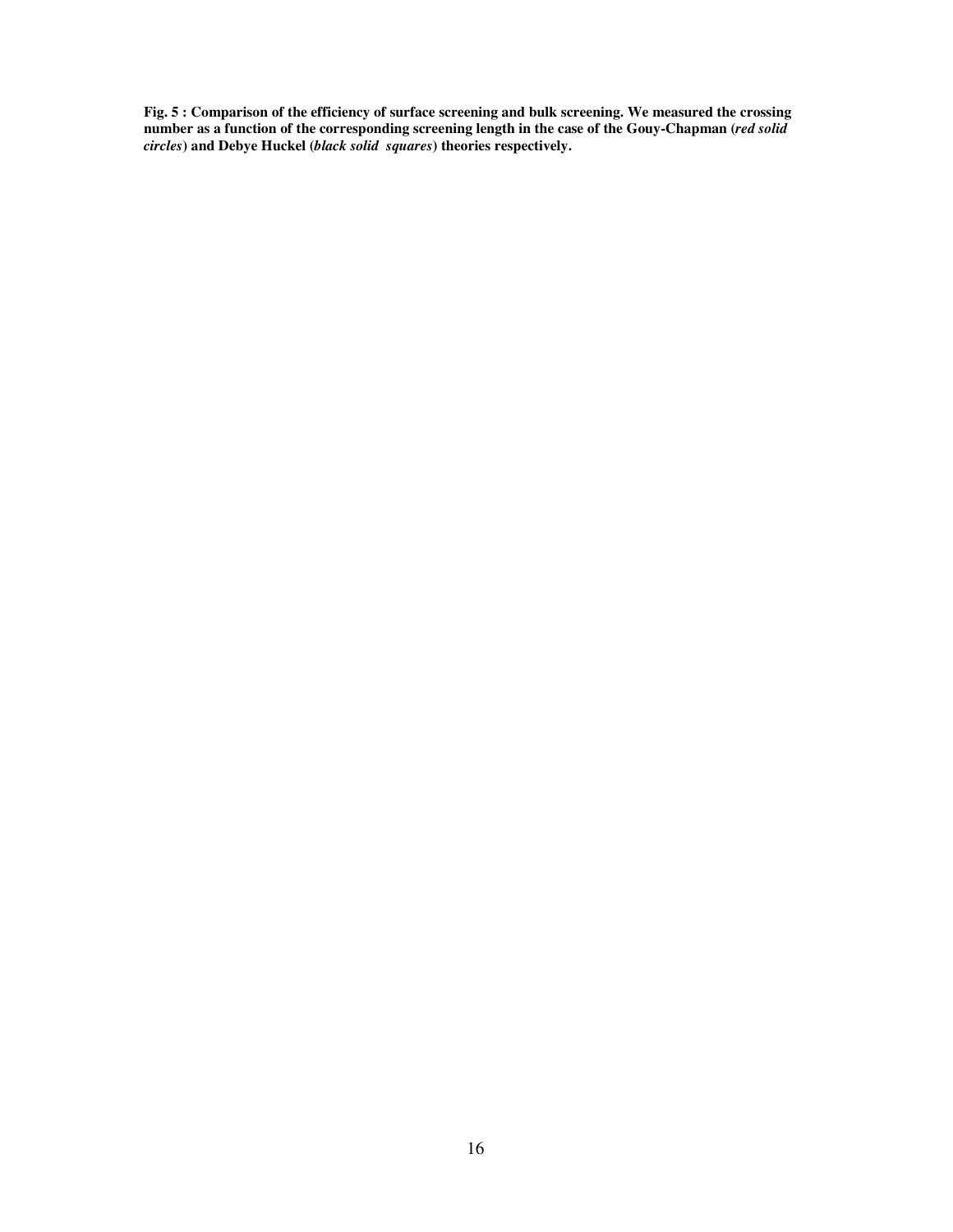# **FIGURES**



**Fig. 1 :**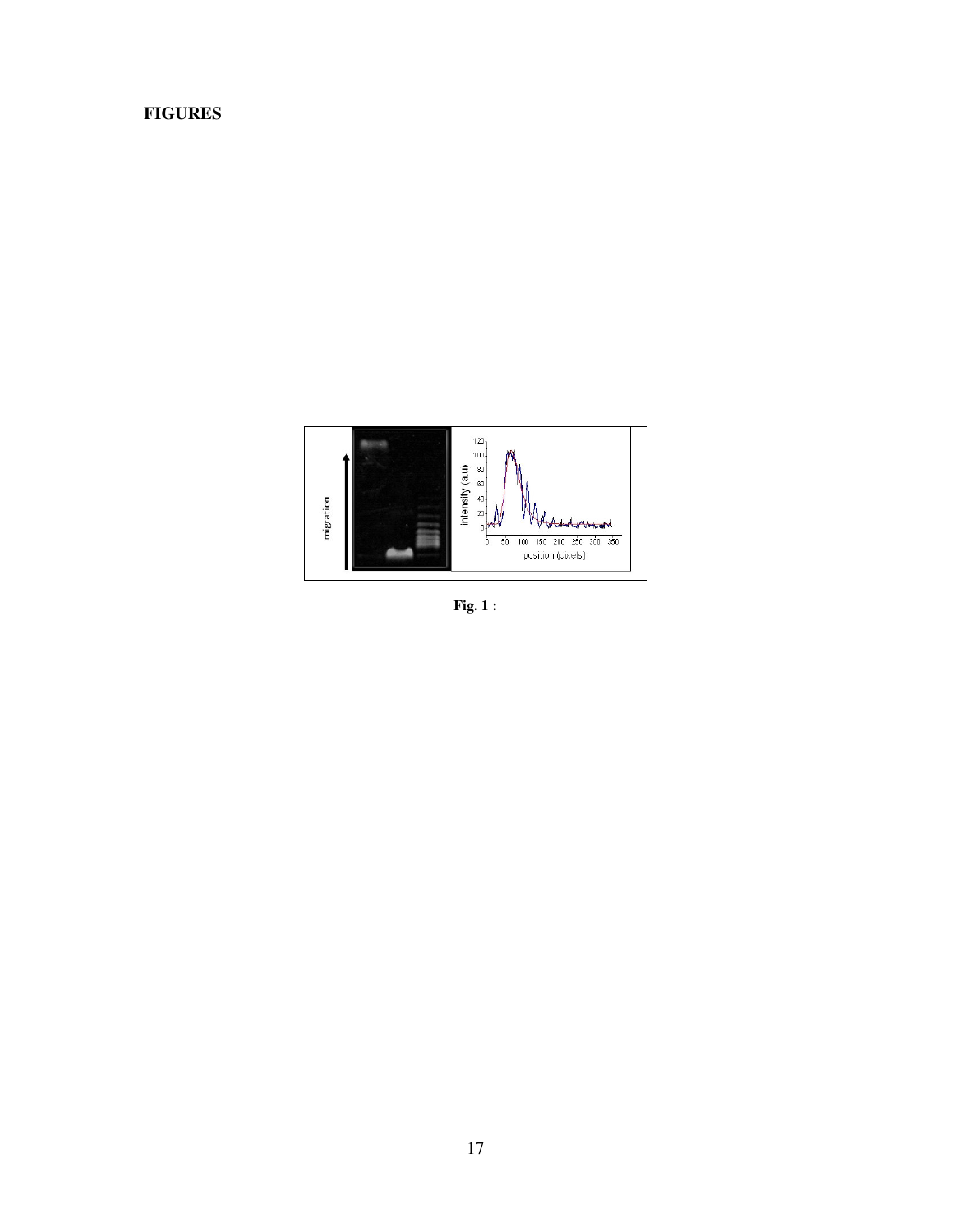

**Fig. 2 :**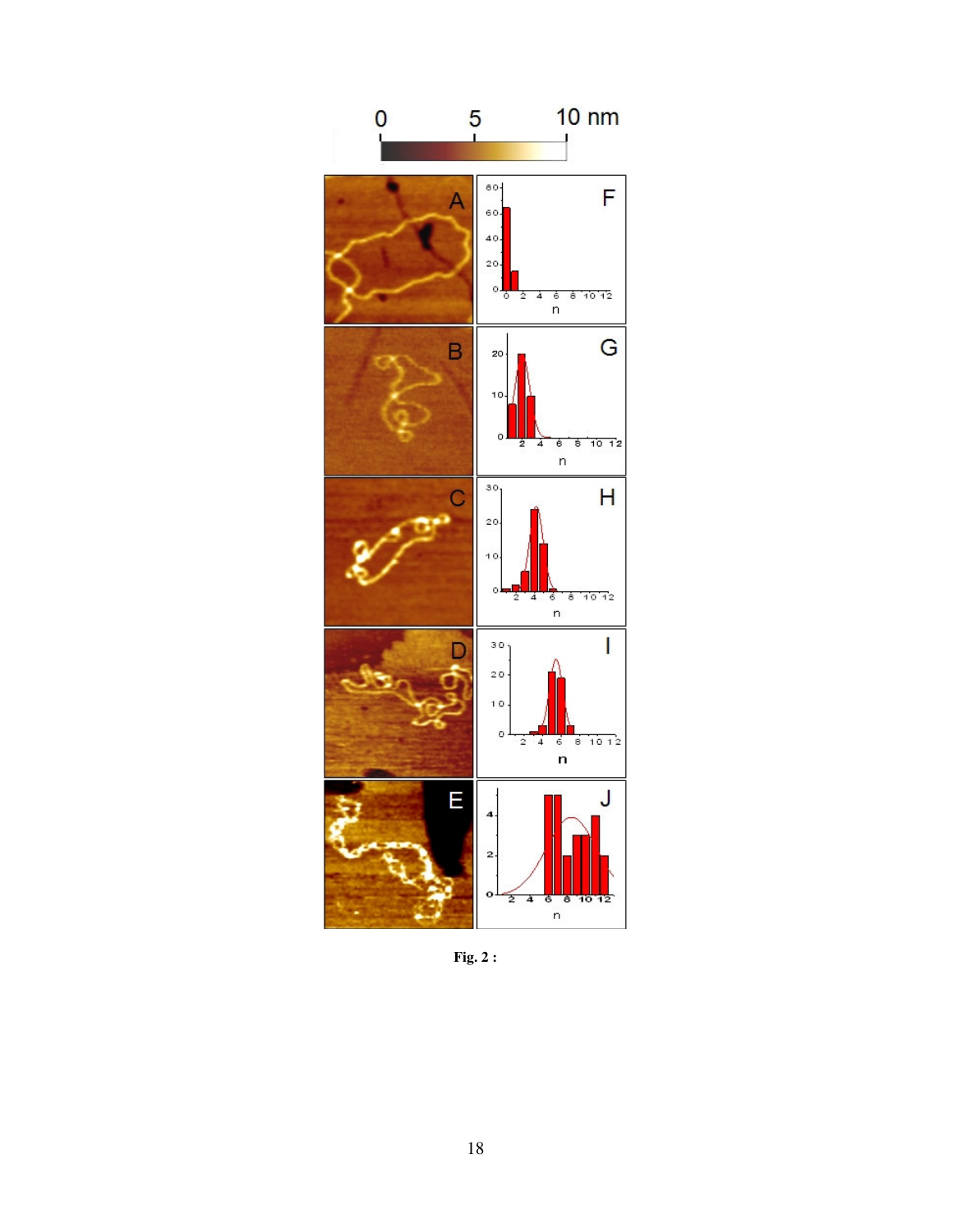

 $Fig.3:$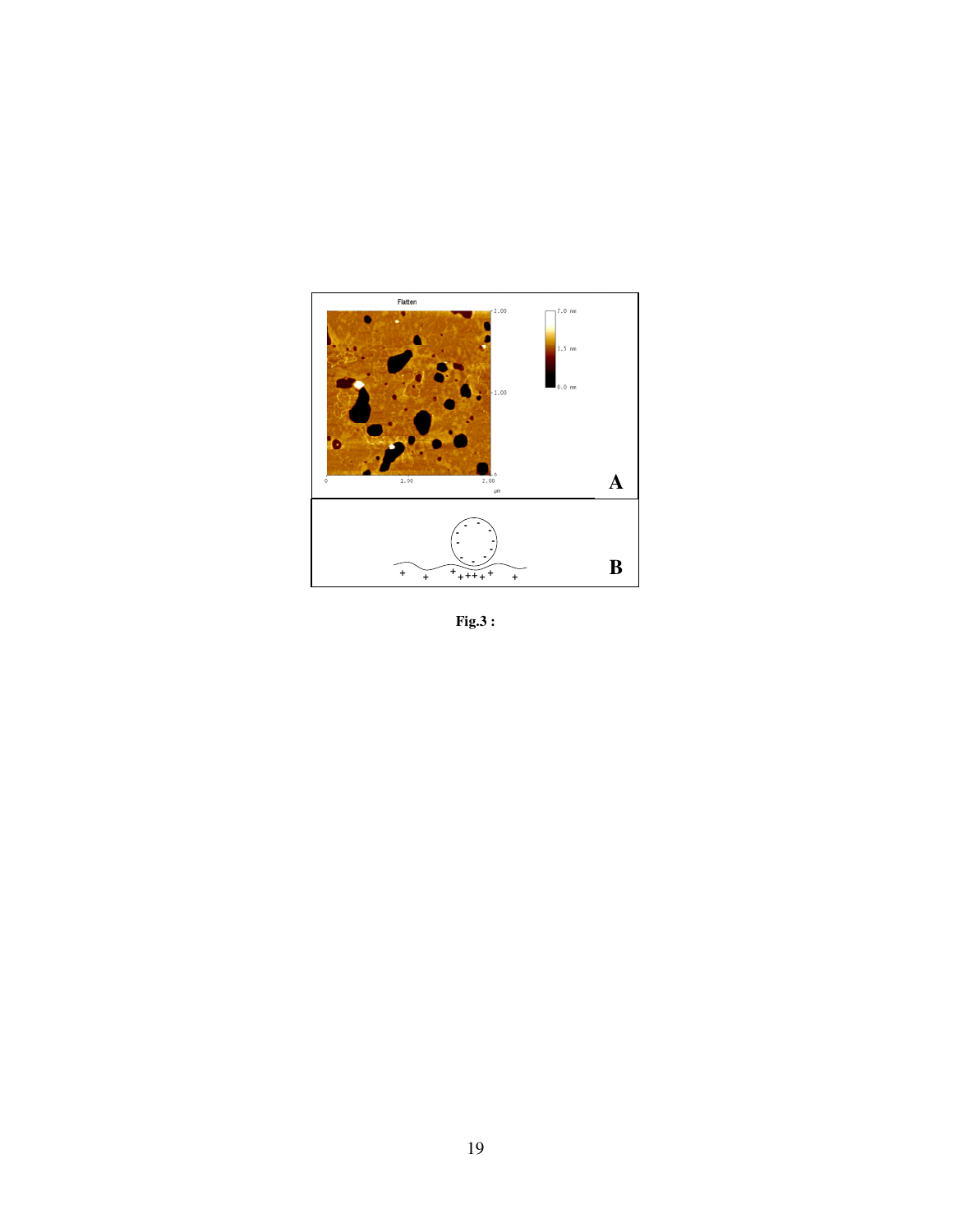

**Fig. 4**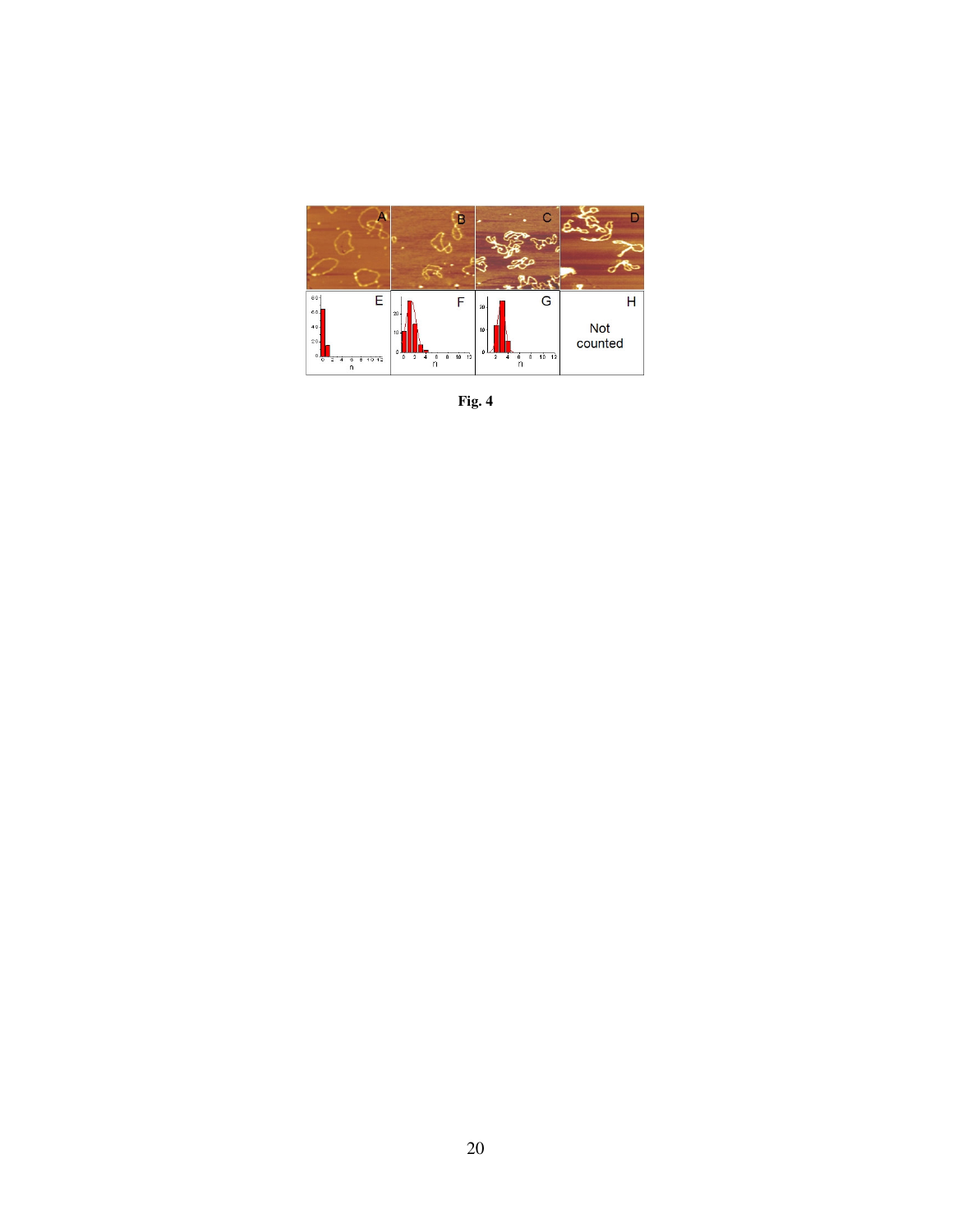

 **Fig. 5 :**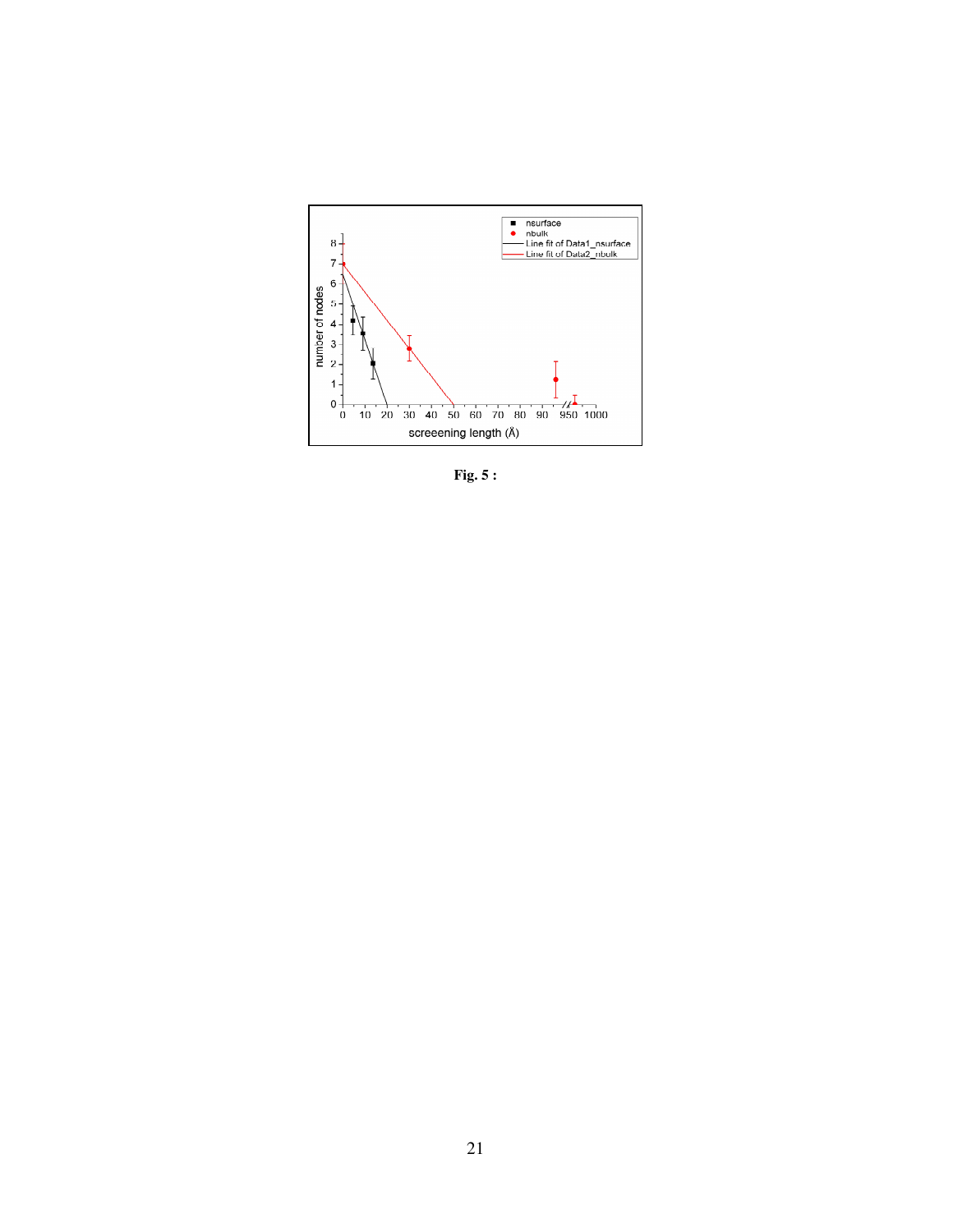# **SUPPORTING MATERIAL**



**Fig. S 1: Measurement of the evolution of the absorbance of pUc19 DNA at 260 nm as a function of time.** *(black squares)* **room temperature recording.** *(red circles)* **recording when heating at 80°C.The DNA was dissolved in pure water at a concentration of 1µg/mL which is the concentration used in AFM experiments.**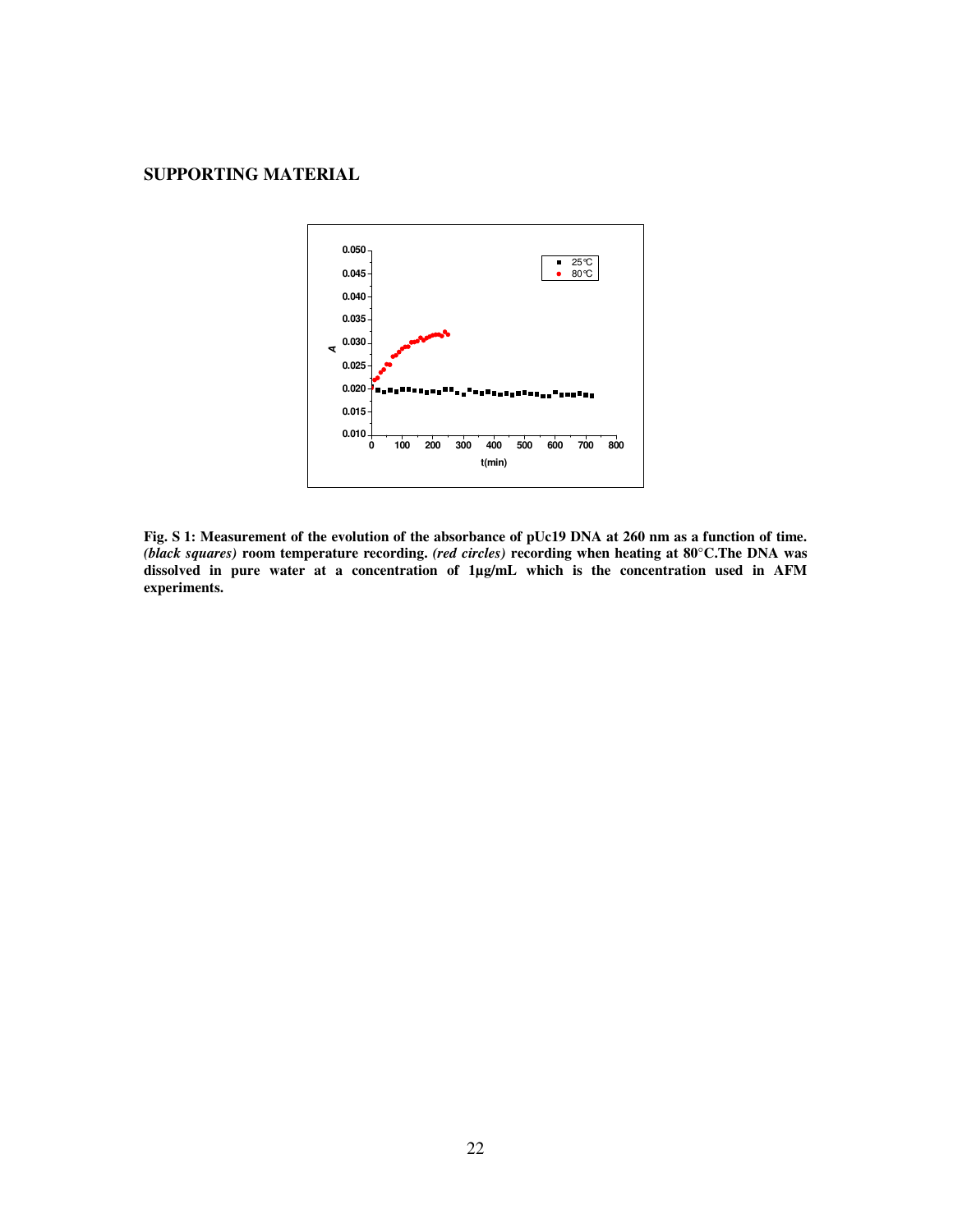### **S2: Estimations of the free energy costs in 2D and in salt free solution**

To understand the circular form of supercoiled DNA in the absence of charges at the surface and why writhing occurs when charges are added at the surface, we must compare, specifically for 2D, the (free) energetic cost of writhing, twisting, and the electrostatic repulsion in pure water.

As for the entropic cost, it is of the order of a few  $k_B T$  and will only become manifest when loops are not too rigid (not too small). The dominating crossing energy is fairly independent of the shape, provided that the crossing angles are optimized.

 $F = F_{elect} + F_{twist} + F_{bending}$ 

In the absence of screening, the electrostatic cost of a crossing is overwhelming. To show this, a rough estimate is enough.

To illustrate our explanation, we compare two different conformations that we observed in pure water on DPPC, (in the absence of screening from the surface): a ring of radius R and what we have called a "figure of eight". For simplicity of the calculation, the "figure of eight" is taken as two circles of radius R/2 in close contact but we keep in mind that they do cross strands. All energies are given in  $k_B T$  units.

The bending cost is defined as the necessary energy for bending a rod of length L over a circle

of radius R. 
$$
F_{bending} = \frac{1}{2} l_p \left(\frac{1}{R}\right)^2 L
$$
 with  $l_p$  is the persistence length of the DNA.

In water, due to the high repulsion of phosphates on its backbone, DNA should have a greater persistence length than the usual 50 nm in physiological conditions. In the literature, we found 94 nm measured with optical tweezers in 1mM NaCl (56) but nothing for more dilute solutions. In our experiments, we do not have any NaCl but Tris buffer at a very low concentration, roughly  $10^{-5}M$ . This remaining ionic content comes from the dilution of the stock plasmids solution.

On the DPPC membrane, we have measured in pure water, the persistence length on linear pUc19 DNA obtained by restriction of the supercoiled form. We measured the end to end distance for a hundred molecules in order to compute the average persistence length (42). According to Rivetti et al, if the conformation of the chain is at equilibrium in 2D, the average of the square of the end to end distance is equal to  $4l_p$  L.  $\langle R^2 \rangle = 4l_p L$ 

We found experimentally that  $l_p = 87$  nm. This is slightly smaller than the 94 nm found in 1mM NaCl and not higher as expected but considering the large error bar the two values are consistent. On this neutral surface, a statistical analysis of the measured contour length gave 860 ±25 nm which is slightly smaller than the theoretical length of 913 nm. This is not anomalous considering the fact that some part of the chain may be out of plane because not well bound to the surface. This effect is very difficult to detect with the fluctuations of the membrane underneath.

For the ring, the bending free energy is  $F_{o,bending} = \frac{1}{2}l_p \left(\frac{2\pi}{L}\right)L$ 2  $_{,bending} = \frac{1}{2} l_p \left( \frac{2}{2} \right)$ 2  $\frac{1}{2}l_p\left(\frac{2\pi}{L}\right)$  $\left(\frac{2\pi}{L}\right)$  $=\frac{1}{2}l_n\left(\frac{2\pi}{l}\right)^2L$  with *L* the Contour length of the

plasmid.

For the figure of eight, the bending free energy is 2 4 2 1 2 4 2  $1, (4\pi)^2 L, 1, (4\pi)^2$  $\frac{1}{8,bending} = \frac{1}{2}l_p \left(\frac{4\pi}{L}\right)^2 \frac{L}{2} + \frac{1}{2}l_p \left(\frac{4\pi}{L}\right)^2 \frac{L}{2}$  $\frac{L}{2} + \frac{1}{2}l_p \left( \frac{4\pi}{L} \right)$  $F_{8, bending} = \frac{1}{2}l_p \left( \frac{4\pi}{L} \right) \left( \frac{2\pi}{2} + \frac{1}{2}l_p \left( \frac{4\pi}{L} \right) \right)$  $\left(\frac{4\pi}{L}\right)$  $\frac{2}{2} + \frac{1}{2} l_{p}$  $\left(\frac{4\pi}{L}\right)$  $=\frac{1}{2}l_{n}\left(\frac{4\pi}{I}\right)^{2}\frac{L}{2}+\frac{1}{2}l_{n}\left(\frac{4\pi}{I}\right)$ 

 $k_{B}T$ *L*  $\Delta F_{bending} = 6\pi^2 \frac{l_p}{I} \approx 6k_B$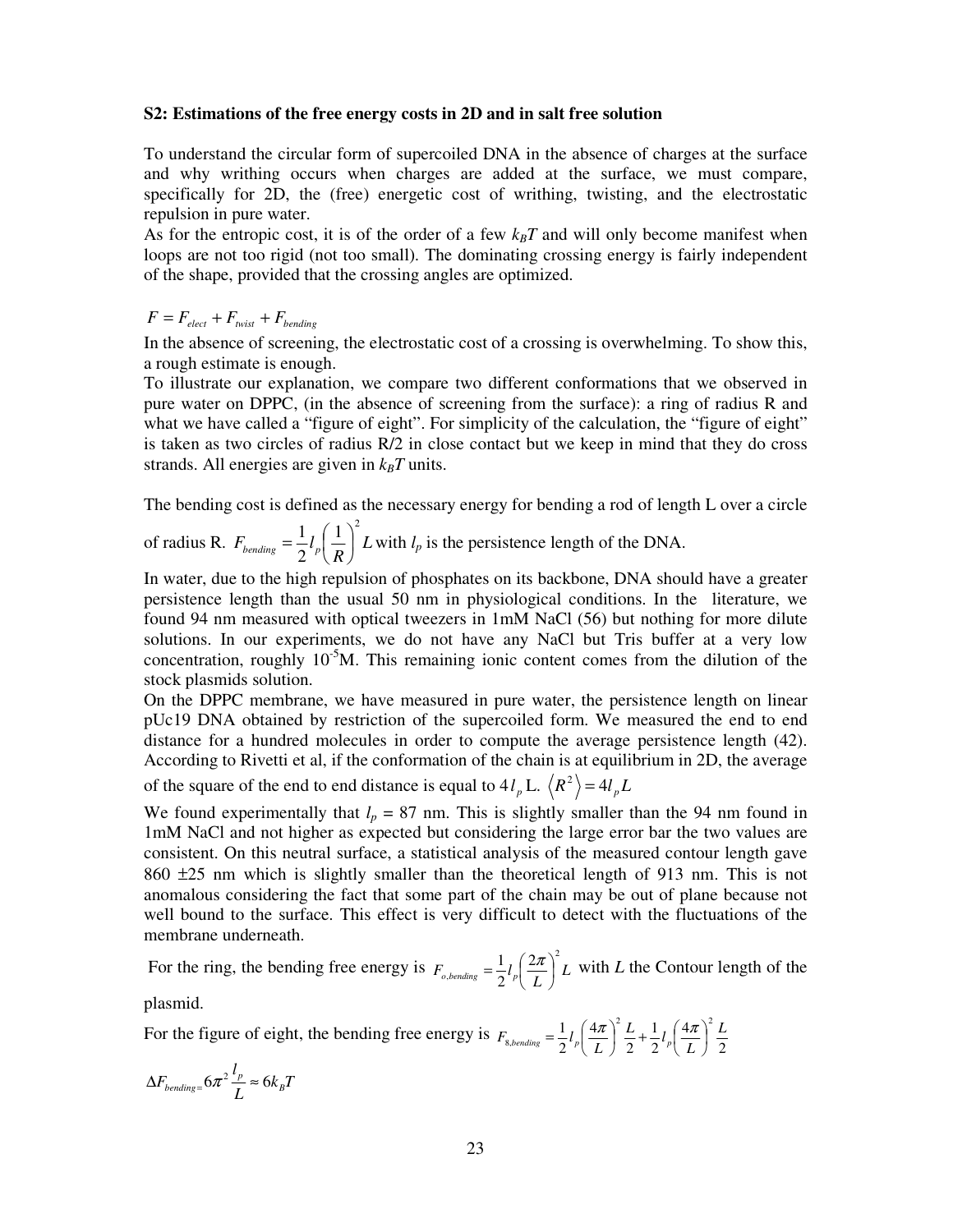The free energy of twist is defined as the necessary energy for twisting a rod of length L, of an angle  $\alpha$  over a length  $l_i$  (the twist length).

$$
F_{\text{wist}} = \frac{1}{2} l_i \left(\frac{\alpha}{L}\right)^2 L \text{ with } l_t \text{ the twist length and } \alpha \text{ the twist angle. } \alpha = 2\pi T_w
$$

In physiological conditions, a value of  $l<sub>t</sub> = 70$  nm is commonly assumed. To our knowledge there is no data on the variation of  $l<sub>i</sub>$  with screening (salt concentration). In pure water, we assumed that  $l_i$  was not sensitive to screening in contrast to  $l_p$ .

For the ring,  $W_r = 0$ , thus  $T_w = \Delta L_k$ ,

$$
F_{o,twist} = \frac{1}{2} l_i \left( \frac{2\pi \cdot \Delta L_k}{L} \right)^2 L
$$

For the figure of eight, we can consider than the two segments are perpendicular to each other at the crossing and one extra turn contribute for one in *Wr*.

$$
W_r = -1 \text{ and thus } T_w = \Delta L_k + 1.
$$
  
\n
$$
F_{\text{g},\text{wist}} = \frac{1}{2} l_i \left( \frac{2\pi \cdot (\Delta L_k + 1)}{L} \right)^2 L
$$
  
\nUsing  $\Delta L_k = -7$   
\n
$$
\Delta F_{\text{wist}} \approx \frac{1}{2} \frac{l_i}{L} \cdot 2\Delta L_k \cdot 4\pi^2 \approx -17kT
$$

 For the electrostatic cost, we define two different contributions to the free energy, the self electrostatic repulsion which is the internal repulsive electrostatic interaction due to the constrained circularity of a plasmid and the electrostatic cost of a perpendicular crossing.

The self electrostatic free energy in  $k_BT$  units follows Coulomb's law: *R*  $F_{\text{self}} = l_B \frac{q}{q}$  $= l_B \frac{q^2}{R}$  where

 $l$ *B* is the Bjerrum length and is equal to 7 Å in pure water,

*q* is the total net charge of the plasmid ,  $q = L \cdot \rho$  with *L* the contour length and  $\rho$  the linear charge of the DNA. We assume one charge every *l<sup>B</sup>* .

*R* is the distance between two interacting segments along the molecule. In solution, two segments may interact if they are separated by less than a Debye length. In our salt situation, it is around 100 nm. Looking at a circle immobilized in 2D, this distance is of the order of the radius of the circle itself. Therefore taking the radius of a big circle (the ring) or the one of two little circles (the figure of eight) will tell us whether there is more energy stored in two little circles than in a big one.

$$
F_{o,self} = \frac{l_B}{R_c} \cdot \left(\frac{L}{l_B}\right)^2 = \frac{L \cdot 2\pi}{l_B} \text{ with } R_c = \frac{L}{2\pi}
$$
  

$$
F_{8, self} = F_{o+o} = \frac{l_B}{R/2} \left(\frac{L/2}{l_B}\right)^2 + \frac{l_B}{R/2} \left(\frac{L/2}{l_B}\right)^2 = \frac{L \cdot 2\pi}{l_B}
$$

The electrostatic self-energy is roughly equal for the two conformations, but we do not have taken into account yet the interaction energy at crossing in the "figure of eight". A rough

underestimate is 
$$
F_{cross} \approx \frac{2l_B}{R/2} \left( \frac{1}{l_B} \cdot \frac{L}{2} \right) \left( \frac{1}{l_B} \cdot \frac{L}{2} \right) \approx 2000 k_B T
$$

This is the electrostatic repulsion of two punctual charges spaced by a distance R and bearing the same total charges than two DNA circles of radius R/2.